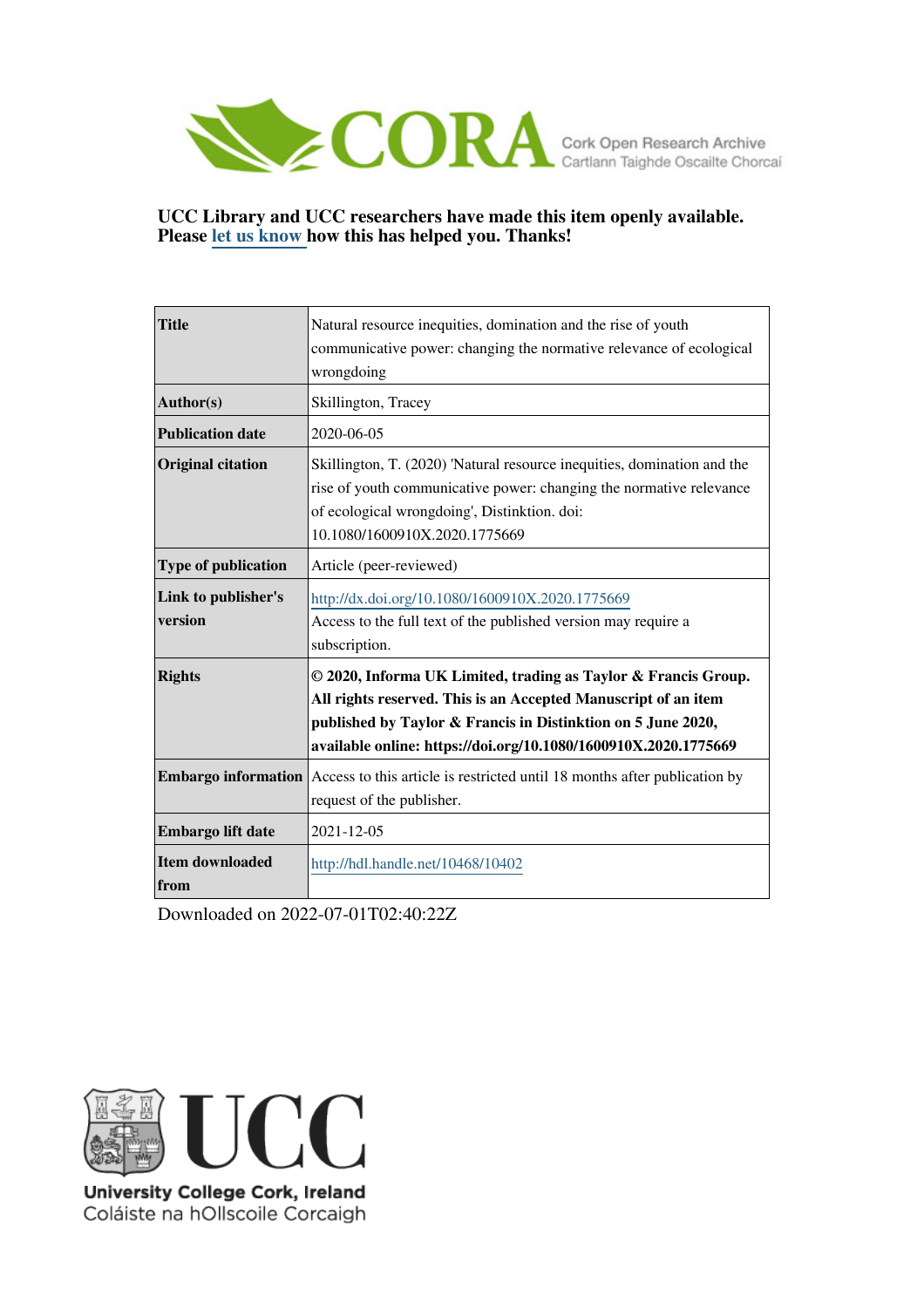# **Natural resource inequities, domination and the rise of youth communicative power: Changing the normative relevance of ecological wrongdoing\***

**Tracey Skillington Department of Sociology & Criminology University College Cork**

\*A later version of this article was published in *Distinktion: Journal of Social Theory*,DOI: [10.1080/1600910X.2020.1775669](https://doi.org/10.1080/1600910X.2020.1775669)

# **ABSTRACT**

The failure of states to take the necessary actions to prevent global temperatures from soaring may be interpreted as more than an act of environmental negligence. In terms of a knowing imposition of harm, it also represents an act of domination. That is, a deliberate denial of rights to a safe, democratic, and sustainable future. This paper notes the role played by institutional power in preserving this system of domination and in shaping the discursive spaces in which carbon energy options continue to be vigorously defended even in the face of mounting evidence of their danger. Yet as signs of eco-distress grow stronger, so too does a questioning of the legitimacy of this power order. This paper examines how youth employ 'communicative power', as the product of a common will formed in non-coercive communication, to counter this domination and reinterpret climate change as the product of dysfunctional decisionmaking and 'abnormal' justice relations between generations. It notes the significance of these actors' mobilization efforts to societal processes of learning about democracy's better potentialities and capacities to transform society from within (via law).

#### **Key words:**

Eco-destruction, institutional failure, domination, intergenerational inequalities, youth climate action, communicative power, societal learning

Various international bodies voice their concern about the 'alarming' increase in rates of natural resource depletion worldwide and related deteriorations in environmental and human health cond[i](#page-26-0)tions.<sup>1</sup> So serious is the current situation, the UNEP's International Resource Panel (2016, 1) calls for a radical rethink of prevailing resource governance arrangements. However, rarely is the 'justness' of these arrangements subject to critical assessment or viewed from the standpoint of those most affected by them. In particular, that which ensures entitlement to dwindling reserves of fresh water, forests, arable lands, seeds, etc. remains bound by a schema of property rights that specifies how what was once held in common can now be bought, leased, or sold freely by those who possess legal contractual rights over them. In the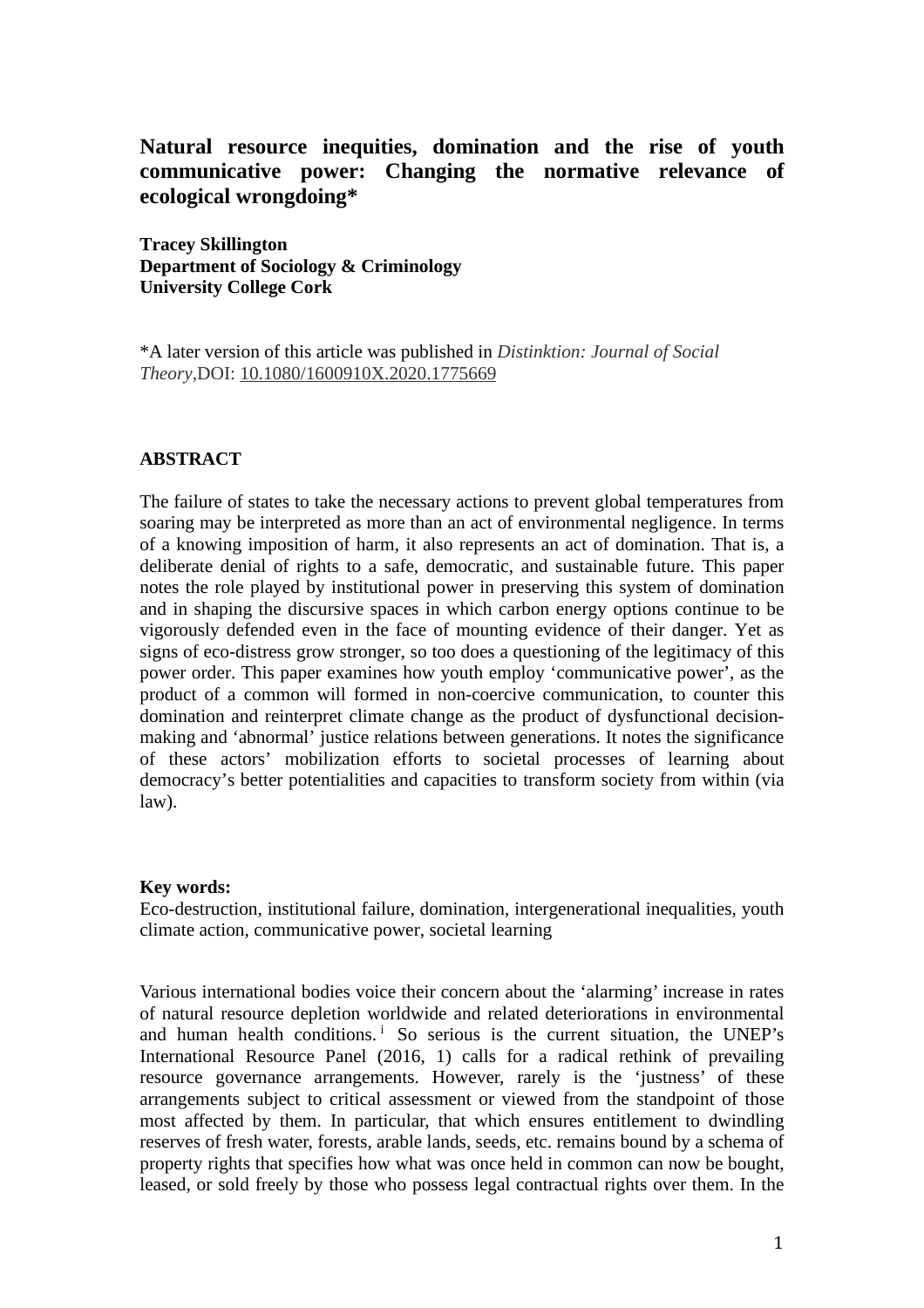absence of any serious attempt to impose responsible limitations on this order of resource justice, the Anthropocene enters a phase of radical inequality. A largescale acquisition and exhaustion of remaining resource reserves jeopardizes the capacity of billions to survive deepening ecological adversity. The violence associated with this order of resource justice is imposed 'slowly' and cumulatively on those who lack strong political representation and legal entitlement (the climate displaced, youth under the voting age, future generations and non-human nature) (Skillington 2015, 295; 2017, 153). Rarely are the injuries it generates subject to serious consideration. Future generations, for instance, are not routinely formulated as subjects 'wronged' by the expanding pollution activities of the present (Kumar 2009, 251). So basic is this violence to everyday practices of environmental degradation for energy, food, manufacturing and leisure consumption, its contribution to wider regime of suffering and long-term deprivation is regularly overlooked. Some of the oldest and most deepseated ideas that have guided western political thinking for centuries have long supported this order of justice as a perfectly legitimate and noble one (Krause 2016, 2).

This paper assesses the efforts of mobilized youth to undermine the 'naturalness' of this order of resource justice by highlighting how it perpetuates cycles of domination and largescale suffering. In doing so, youth bring to the fore of public consciousness ethical dilemmas of immense value to the current democratic age, including those arising in relation to the failure of states to fulfill obligations to protect natural resource heritage for future generations. One author who has considered these issues in depth is Derek Parfit. In *Reasons and Persons* (1984) and 'Energy Policy and the Further Future' (2010, 116), Parfit assesses whether a policy of accelerated natural resource depletion, such as that which is dominant today, could be seen as harming future generations, especially when this policy can be shown to produce environmental outcomes that are significantly worse than those that would be produced by a policy of resource conservation? Initially, Parfit's reasoning was that such a policy could not be said to harm subjects who at this point in history lack a specific identity (i.e., the non identity problem) on account of not yet being born. Parfit bases his argument on a number of factors, including the impossibility of determining at this point the genetic composition of future peoples which, in turn, tends to be heavily influenced by major societal events and the resource choices of previous generations. In their general capacity to raise standards of living, carbon intensive energy policies cannot, Parfit argues, be said to harm future generations who would not, in all likelihood, have been brought into existence without the societal improvements generated by carbon pollution. As long as the harms generated by fossil fuel consumption continue to be seen as giving rise to general societal benefits that outweigh diffuse harms, this energy choice will, in all likelihood, Parfit (2010) claims, continue to find support.

The dominance of a 'person affecting principle' (Parfit 2010, 119) in institutional responses to increasing carbon pollution means that 'the compensatory benefits' of highly polluting economies, such as those sustained by fossil fuel industries (Parfit 2010, 117) will continue to be prioritized over evaluations of their harm.<sup>[ii](#page-26-1)</sup> Parfit (2010, 120) points to the pervasive yet deeply problematic nature of this reasoning, noting its inability to address expanding ecological problems with 'wide person affecting' consequences.<sup>[iii](#page-26-2)</sup> Not only does a 'person affecting principle' prove to be a major hindrance to the further development of a truly sustainable, long-term approach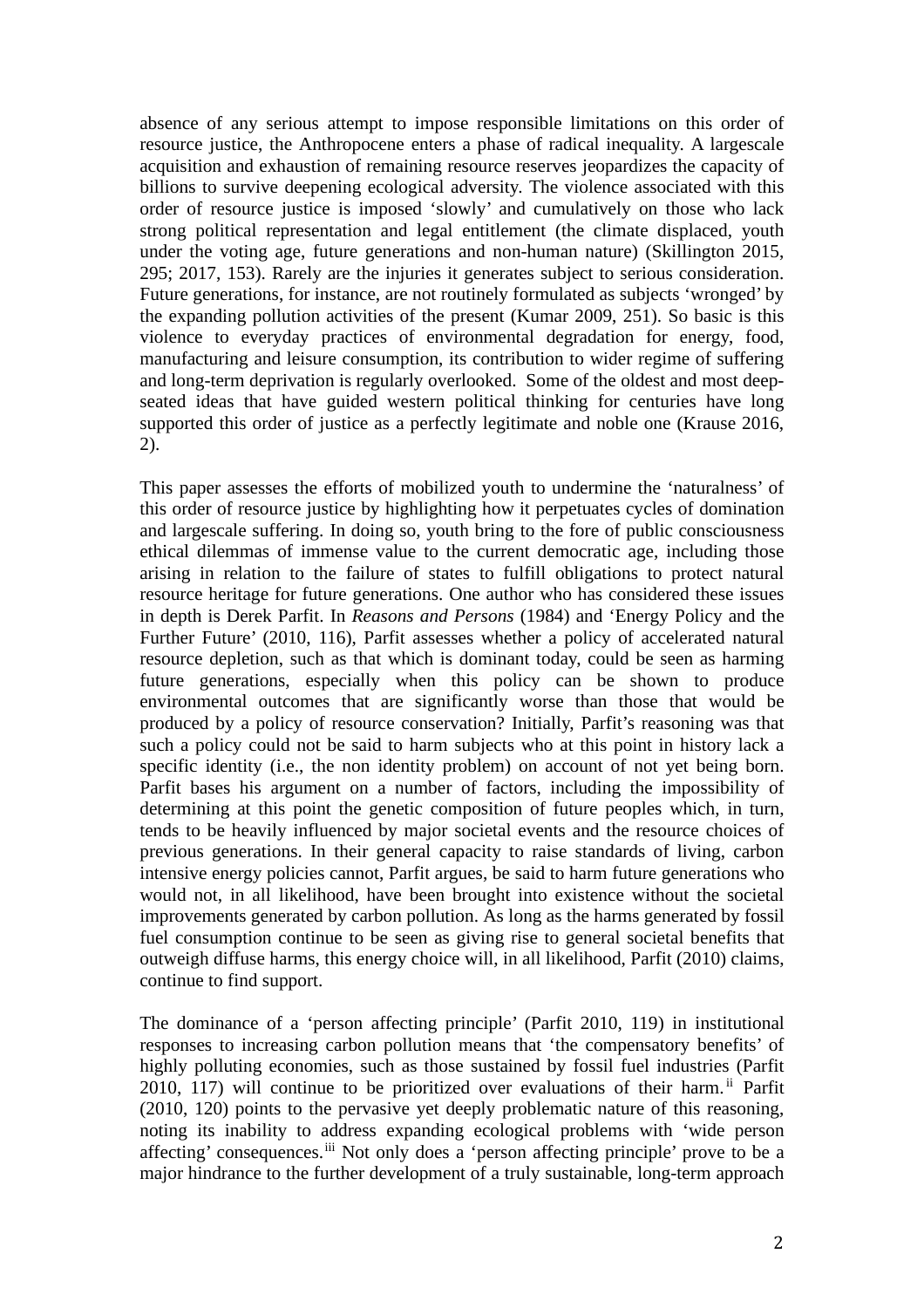to natural resource management, it also hinders the realization of more basic liberal understandings of what a fair system of resource distribution requires (e.g., that 'enough and as good' will be left for those that follow (Locke's proviso). The fact that the identity of 'those that follow' cannot be specified at this point in time (i.e., generations not yet born) is of less relevance in this instance than the moral duty to conserve essential resources and refrain from imposing an unfair portion of climate burdens on future others. Restraint has always been seen as an essential precondition of justice between generations (Wissenburg 1999, 196). Rawls (2001b, 159) principle of just savings, for instance, formulates restraint as an important 'internal' dimension of liberal democratic approaches to long-term environmental protection (Wissenburg 1999, 198).

If constraint is indeed a core element of liberal democratic approaches to natural resource management, why is the current development project one of wholesale destruction? Why is the 'conscienceless reasoning' (Nelson 1971, 169) of global capitalism, with its determination to free up remaining resource reserves and oppose a regulatory environment of 'excessive precaution' (Jasanoff 2010, 242), not challenged more readily? Is the institutional preference for 'narrow' categories of pollution effects (i.e., 'specified' victims) and short-term market-related benefits overriding the effectiveness of a just savings principle where emphasis is placed more on the resource needs of 'wider' groupings (Parfit 2017, 124) extending into the future? A key factor in this situation, as Scavenius (2016, 57) observes, is states' unwavering support for major carbon polluters (e.g., the fossil fuel industries, intensive animal farming). <sup>[iv](#page-27-0)</sup> So long as governments continue to offer generous subsidies and tax incentives to these climate actors, the possibilities of a fair and equal distribution of essential resources across peoples remain remote. What ought to matter are not obligations owed to specific corporate actors with clear economic and political interests but rather, those owed to a broader range of normatively relevant subject groupings (e.g., present and future generations, climate vulnerable peoples, nonhuman nature, etc.). If legitimate expectations of care are not extended to such wide groupings, how can the suffering predicted to arise in the years ahead in relation to sinking territories, scorched lands, melting glaciers and soaring heat be registered in a way that necessitates an effective and sufficiently coordinated response?

Is the failure to engage with these issues and resolve contradictions in society's reasoning (i.e., between a desire to protect the environment and simultaneously destroy it) symptomatic of deeper problems of alienation (Marx [1844] 1988, 162)? Vogel (2012, 306-7) assesses the contemporary relevance of some of Marx's key insights on alienation, pointing to ways in which the ecological dystopia of the present appears to the individual as an 'externally' produced force of change with powers independent of their producer. Perhaps this explains why our affective experiences of large-scale environmental destruction remain fundamentally geared towards the preservation of a capitalist social order whose depletion of remaining resource reserves is rationalized as 'the impersonal duty' of its calling (Weber 1978, 636). According to Vogel, alienation from this world stems chiefly from a failure to recognize our contribution to it, including its damaged state. An 'implicatory denial' (Cohen 2001, 7) of the dangers created by human practices holds much of contemporary political debate on climate change captive to a business-as-usual approach.<sup>[v](#page-27-1)</sup> For Harmut Rosa (2015, 57), these problems are indicative of the degree to which we have come to be conditioned by the cumulative demands of 'accelerated'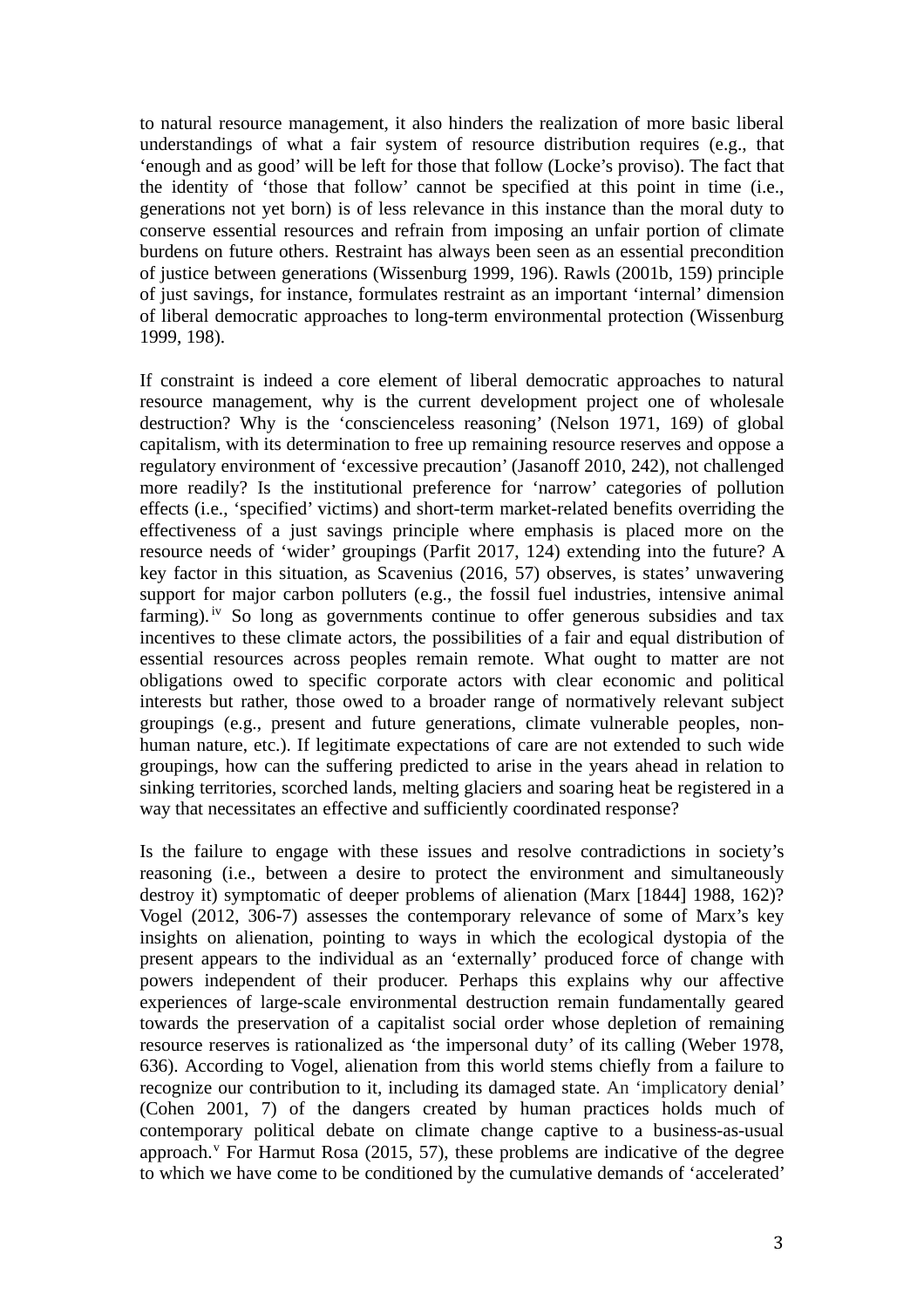capitalist living, where the only relevant context of moral reasoning is the immediate ('pollute now, pay later!'). Grant it, contemporary fossil fuel dependency and high carbon living exhibit a certain impenetrable quality that makes them appear, at times, immune to social transformation but is society really not capable of generating anything other than a short-term attentiveness to expanding climate problems?

What needs to be borne in mind in relation to our state of alienation is that our disconnection is from the built polluted environment that surrounds us, created through our cumulative actions (and inactions), not from nature itself (Vogel, 2012, 307). As emotionally engaged, thinking subjects, who depend on wider nature for such basics as clean air, water, food sources, health and general wellbeing, the qualitative dimensions of our relationship with nature are sometimes brought to the fore our thinking, especially in times of crisis. As experiences of flooding, storm surges, drought and wildfires grow more frequent, the human felt dimensions of an ecologically challenged world begin to provoke deeper reflection on the circumstances contributing to these problems. The more knowledge of ecological disaster is grasped as a series of concrete, life-changing occurrences and the act of recognition is felt in a manner that arouses concern, fear and sometimes anger, the more commitments on the part of this capitalist world to ideals of the good life are questioned and moral reasoning begins to feed off new contexts of discovery of wrongdoing. In the process, something new emerges, even if it is no more than a greater awareness of the reasons why more responsible and caring relationships with nature are urgently required. In the case of youth, the learning experience proves to be more profound. For the youth who feels unfairly 'robbed' of a safe, happy and healthy future, capitalist socialization finds its limits in the critical capacities of this thinking subject.<sup>[vi](#page-27-2)</sup>

The question then is why the critical potentials generated by more regular encounters with ecological adversity do not translate into a stronger state institutional commitment to the realization of sustainable development pathways? The understanding is that there are institutional mechanisms at work preventing their materialization, mechanisms which this paper argues, require further critical investigation. The failure to impose reasonable constraints on rates of natural resource depletion and protect their long-term availability are interpreted here as a form of meta-injustice spread across many short-sighted policy actions and, therefore, are not entirely the responsibility of singular agents of ecological wrongdoing but, rather, stem from multiple associative relations of harm which together, give rise to a regime of ecological destruction that affects many. The challenges created by this system of injustice resemble somewhat those of Hardin's (1968) 'tragedy of the commons', where the resource depleting actions of self-interested agents compromise quality of life for all, including themselves. However, the negative outcomes generated by this 'tragedy' are not quite as unintentional as Hardin assumes. As this is a system of injustice which occupies the space of 'deep time' (Chakrabarty 2017, 42), it is also one whose effects are felt differently across generations, with future peoples most adversely affected by the cumulative damages generated by many years of pollution and poor policy choices. Under its influence, relations of justice between generations (i.e., relations ensuring that enough and as good will be left for those that come after) gradually degenerate into relations of domination. Serious asymmetries emerge in the distribution of climate harms, with newer generations disproportionately affected by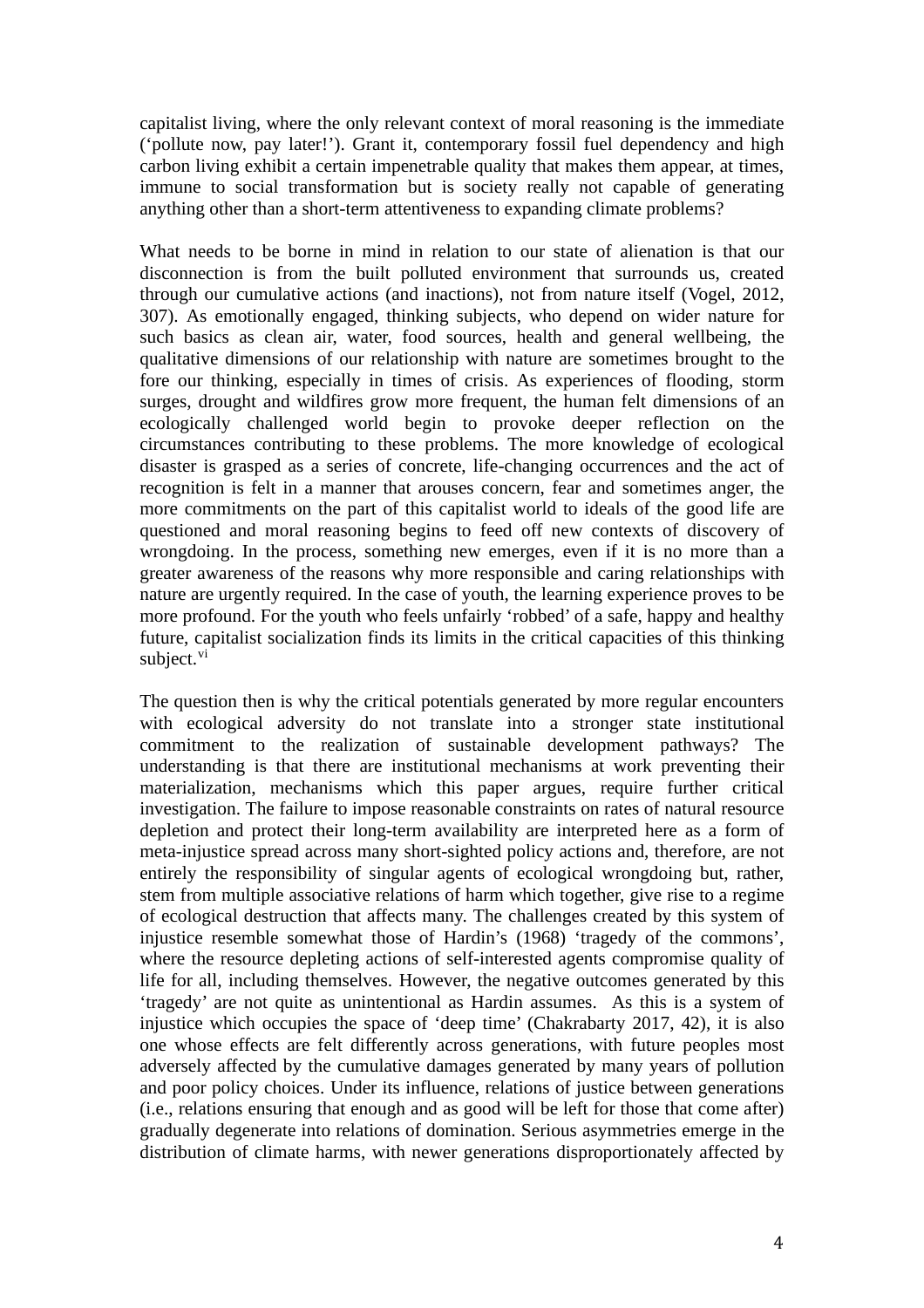the dire effects of previous generations' resource depletion activities (Gosseries 2008, 447).

Every so-called present point in environmentally destructive practices is already shaping the ecological circumstances of peoples of the future (NASA 2017). In this way, future generations are implicated in harm relations they had no hand in creating. A policy regime that only superficially registers this fact or chooses to focus on the resource interests of the present, fails to grasp the relevance of this additional sphere of injustice as a motivator of public grievance today. Second, it fails to see how youth come to see themselves as primary victims of this regime of injustice, drawing on experiences of non-recognition and exclusion from political decision-making to formulate new understandings of the threats posed to the 'generalizable interests' (Habermas 1996, 61) of youth and generations to come. Long past is the view that intergenerational inequalities are the unintended side effect of cumulative pollution practices but are, rather, the calculated cost of accelerating rates of resource expenditure. The fact that the long-term effects of planned increases in global rates of consumption of oil and gas (by a further 30% by 2030) are well known yet are not seen (officially) as giving rise to relations of harm or even relations of guilt for ecological wrongdoing gives some indication of how debate on these issues is 'politically managed' to reflect the interests and justice perspective of a few. Vii Asserting the resource rights of some at the expense of the human rights of most is, indeed, a 'tragedy' for newer generations of the Anthropocene who face a future of ecological devastation (Scavenius 2016, 64). However, this situation does not arise accidentally but rather as a consequence of such inequalities not being confronted politically or, at least, not until now. The following section examines how we might theoretically account for relations between generations as relations of domination before considering how such domination is challenged by alternative sources of power today.

## **Relations between generations as relations of domination**

The insights of sociologist Stephen Lukes (2005) on the question of power and domination offer some preliminary guidelines as to how we might begin to extend sociological understanding of the way currently living polluting agents exert influence over future peoples in ways not always conducive to their interests. Whilst the focus of Lukes' (2005, 30) research traditionally has been on parties that occupy the same historical time, his formulation of power as domination, nonetheless, offers a useful starting point for also thinking about relations of inequality that arise between peoples across time. Starting from this vantage point, we may note how A (e.g., past and present polluters), in their resource depletion activities, limits the range of resource options available in the future and in that, exercises power over B (future generations) in ways 'contrary to B's interests'. It may no longer be possible to hold previous generations accountable for their pollution activities. However, that is not the case with present generations and given the continuing dominance of fossil fuel energy choices and the detrimental consequences that follow, such accountability is all the more pressing. The fact that political power is currently being used to unfairly advance the short-term interests of some and disadvantage those of others (e.g., those who currently lack a political voice such as youth under the voting age and future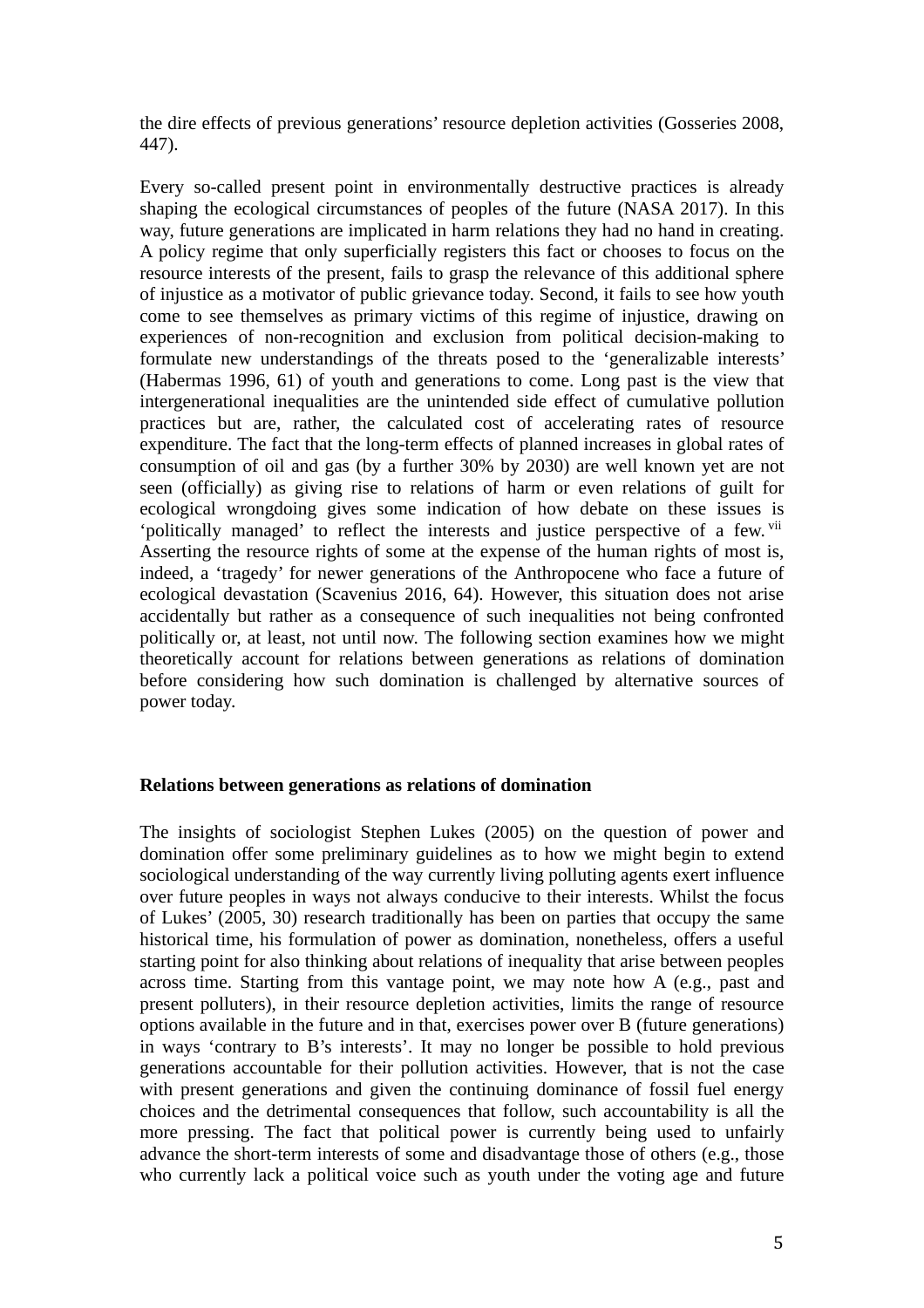generations) poses a problem. The most destructive forms of power, as Lukes (2005, 27) observes, are those used to exert forms of influence that 'interfere arbitrarily' (Pettit 2005, 92-3) with the life chances of vulnerable peoples (see also Pettit 2011). The refusal to modify current rates of resource depletion in response to wider changes occurring in their availability or deteriorations in environmental conditions more generally is undeniably an interference with the long-term prospects of future generations. In particular, it is an injustice against those who are not in a position right now to challenge such behaviors or avoid in the further future their detrimental consequences.

By diminishing the quantity and indeed quality of available stocks of essential resources, present polluters (A) exert power over future generations (B) in a manner that negatively affects the latter's interests. If future generations can be said to have an identity in this instance it is specified in terms of their membership of climate affected communities. It entails forms of wrongdoing that are appropriately characterized as impersonal wrongs (Kumar 2009, 252). That is, wrongs that are not directed at any one particular individual who will live in the further future but whole generations. According to the framework of power established by Lukes (2005) and Pettit (2005), this form of influence is an expression of domination since it entails a knowing imposition of harm on future others. Negative forms of ecological influence arise as a consequence of relations of wrongdoing initiated by parties who know their actions will detrimentally affect the lives of future others. Although somewhat 'indirect' (in the sense of not being directed at particular individuals but, rather, collectivities), such relations are no less injurious than more direct varieties of wrongdoing and are sustained in spite of growing awareness of their long-term effects.<sup>[viii](#page-27-4)</sup>

Whilst pervasive, intergenerational domination must be distinguished from other varieties of societal power that are 'productive, transformative, authoritative and compatible with dignity' (Lukes 2005, 109), including the 'communicative power' (Habermas 1996, 147-152) of citizens' to assert their will against such unjust arrangements and in doing so, seek to change them. The decision of many states to back further fossil fuel exploration and issue licenses to major energy companies to exploit remaining oil, gas and forest reserves runs contrary to the aims of more productive forms of power, according to growing numbers. The fact that global investment in renewable energy sources is declining (down 7% in 2018 alone) while investment in fossil fuels continues to rise (IEA 2018) would suggest that decisionmaking authority is not used in a manner conducive to the realization of safe and democratic futures. In principle, there is little in the way of barriers preventing states from pursuing a greater number of low-carbon options and actualizing forms of institutional authority more compatible with principles of fairness, sustainability and intergenerational equity. A consistent failure to do so, in spite of increasing scientific evidence of the dangers of continuing with fossil fuel energy choices, encourages many to question the ongoing legitimacy of states' role as trustees of common ecological heritage. Why, critics ask, are less harmful alternatives not pursued more readily?

What mediates the contexts in which these issues are explored is language. Language not only facilitates a cognizance (or indeed a denial) of climate change's plural realities, it is also a fundamental component of communicative exchange on such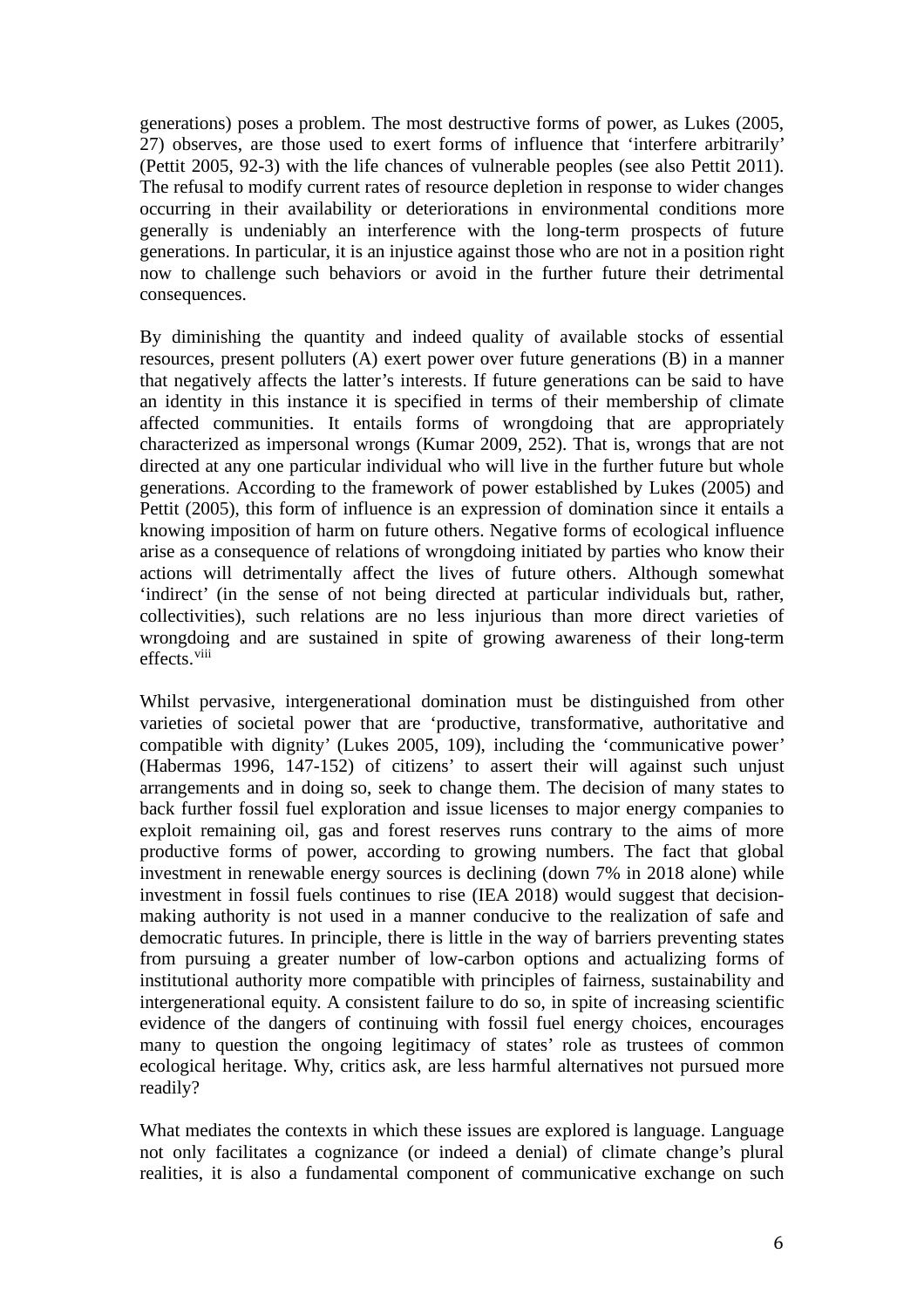mattera and, therefore, a vital source of power (Forst 2015, 115). The discursive political realm is one where justifications for specific policy positions on fossil fuel depletion are presented, debated, and supported. It is also the space where the cognitive basis of political power is rigorously defended. Language is the primary medium used to persuade others to think or act in ways that they might not otherwise do (e.g., to accept the 'need' to deplete further reserves of nonrenewable resources). 'Noumenal power' (Forst 2015, 116) is the capacity to be socially effective in convincing others of the legitimacy of one's preferred choices over other possibilities. Ideally, persuasion arises from an open critical debate where there is a reciprocalgeneral evaluation of alternative energy options and a decision on preferred ones is arrived at democratically. However, what is more likely to prevail today is a persuasion based on a restriction of the range of 'viable energy alternatives' on the negotiating table, as well as the type of actors participating in deliberation processes. More often than not, compliance with preferred options (e.g., further fossil fuel extraction) is secured by limiting the discursive space available to explore the normative rightness of alternative energy pathways (i.e., whether *we ought to* be pursuing carbon-intensive energy choices in light of what is known about their longterm effects) or denying the functioning of communicative freedom (Gunther 1998, 250) as a motivational resource for embracing alternative energy futures.

In drawing attention to the discursive spaces in which energy options are explored, the following analysis seeks to show how otherwise democratically motivated publics might be persuaded to accept a narrow range of justifications as to why unsustainable energy options are best. Second, it is will show how carbon-intensive options are justified on the basis of a principle of lesser evil (Weizman 2011), where the pursuit of further deep-sea gas and oil exploration are framed as the best, 'cheapest' or 'most efficient' options available amongst a range of non-ideal, ecologically damaging ones. Lesser evil reasoning is supported by certain ideologically motivated interpretive strategies, such as that emphasizing the notion of resource abundance. The World Energy Resource Survey (2013, 7), for example, points to the 'enormity' of remaining coal, oil and natural gas reserves worldwide, while the International Energy Agency (2013, 3), the U.S Energy Information Administration (EIA) (2016, 5) and the World Bank (2014, 2) all offer reassurances that 'abundant low-cost supplies' of fossil fuels are sufficiently 'plentiful' to last for decades. The notion of abundance is promoted to diminish the sense of urgency created by the crisis precipitated by ongoing resource depletions, a crisis that may be temporarily averted by reassurances that oil and gas markets have 'a healthy future'. Any ecological harms imposed are said to be proportionate to the material gains that can be made. Clearly, this is a justice perspective focused on the interests of the present, one that strategically uses lesser evil reasoning to minimize the need for a reciprocal-general justification of the risks such projects pose to long-term health and the environment more generally. The continuity of high-carbon-energy choices is thereby presented as a 'necessity'. Any disagreement with this interpretation is contained through a limiting of the opportunities available to discuss what 'the energy generation processes' of capitalism require (World Bank 2013, 1). 'Population growth and rapidly expanding economies' are said to create additional resource demands and necessitate ever more extreme energy extraction measures. The latter, however, remain largely sealed off from any real accountability or critical debate on the costs of not pursuing alternative, renewable energy possibilities. In no way, critics argue, do dominant energy choices reflect the weight of free and open debate amongst diverging perspectives (Short et al.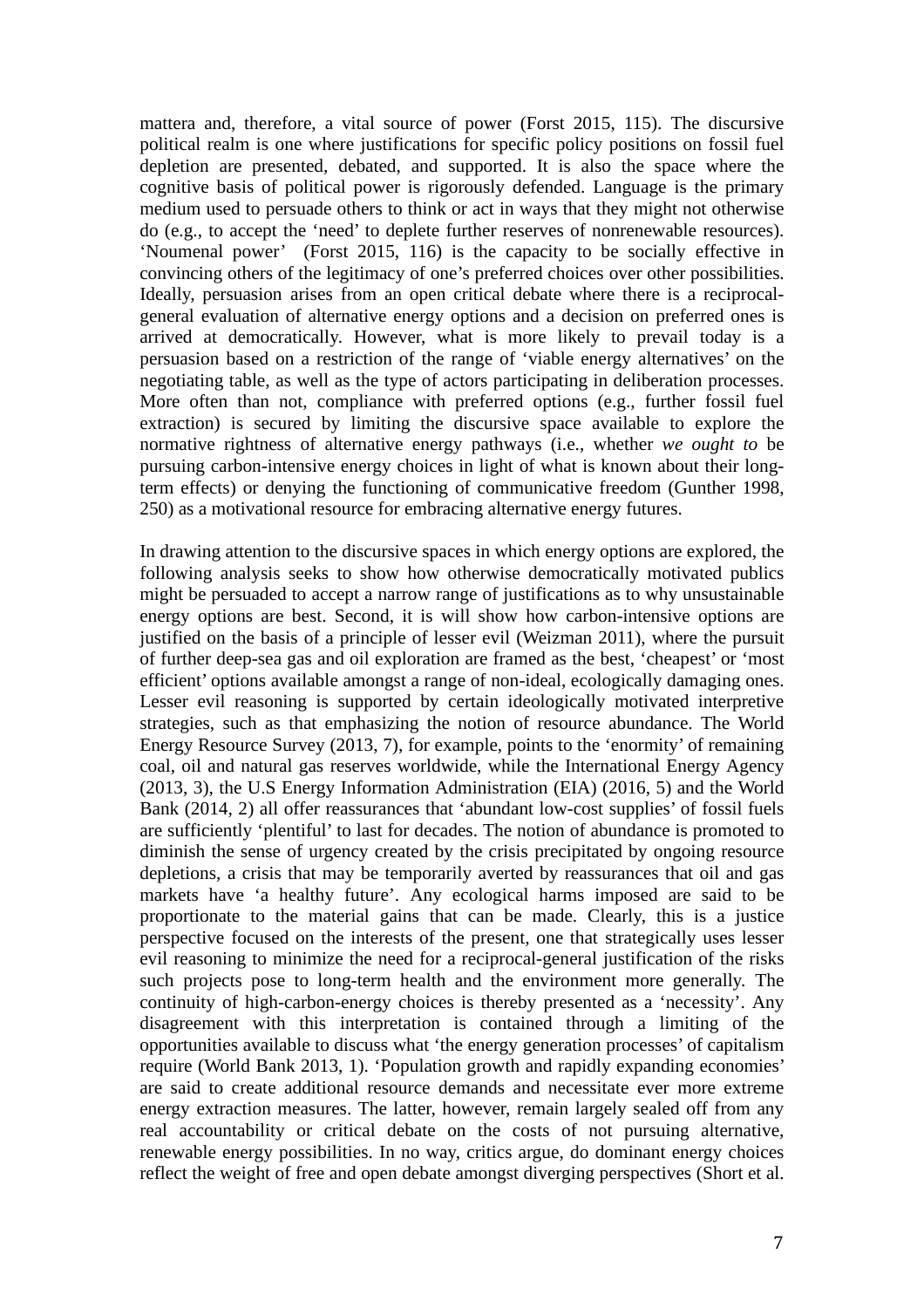2015, 698). On the basis of what democratic authority then do such decision-making practices continue to be supported?

One fundamental source of decision-making authority on these matters is states' permanent sovereignty over the natural resource wealth on their territories. The status of this authority is affirmed by a variety of legal instruments, including Article 1 of the International Covenant on Economic, Social and Cultural Rights (1966) and the International Covenant on Civil and Political Rights (1966) both of which refer to states' right to 'freely dispose of their natural wealth and resources without prejudice to any obligations arising out of international economic cooperation'. In exercising this right, states are duty bound to ensure that sufficient supplies are preserved for generations to come. Indeed, a primary motivation for this legal arrangement is that it 'will reliably serve an end of justice' (Armstrong 2015, 142) rooted in the common good. There are various grounds on which this claim is justified, including the notion that the peoples of each sovereign state, in cultivating resources on their territories, add value to the same (i.e., an improvement based claim) and, over time, integrate control over these resources into their life-plans (Armstrong 2015, 136; 2017, 116) and collective identities (Miller 2012, 261-2; Moore 2015, 40) (attachment based claims). Third, states ground their authority over resources on the legal duty to serve the interests of their citizens (citizen protection based claim), ensuring the latter's continued freedom and independence. In relation to each of these claims to authority over resources on their territories, states have failed to realize basic duties of care, chiefly by failing to ensure sufficient constraint is imposed on unsustainable rates of resource depletion.<sup>[ix](#page-27-5)</sup> Constraint may be seen as a reasonable response to conditions of growing natural resource scarcity in ways that current expressions of a state resource 'expansion thesis' (Angell 2019, 334) are not. Consuming so much that subsequent arrivals have little or nothing, according to a traditional liberal perspective (for instance, see Locke 1988 [1689] II ch v, para 33), is blatantly wrong (Waldron 2002). Principles of reasonableness, fairness and proportionality are openly compromised as states succumb to the increasing resource demands of a capitalism 'without limits' (Heller 1984, 46). Transgressions here are not only those of a procedural kind but morally as well, states are seen as 'abandoning' cosmopolitan commitments of care and safe haven to the vulnerable (e.g., growing numbers of displaced). With future climate dystopias now predicted to occur within the next decades rather than initial forecasts of a century (US EPA 2016), the Rawlsian assumption that conditions of growing scarcity will make cooperation in the just distribution of essential resources more likely (Rawls 2001a, 118) is rigorously tested.

Not only are viable resource conservation measures not being pursued by states with sufficient vigor but the ecological costs of not doing so are thereby raised considerably. Many scientists believe the goal to limit global temperature rises to 1.5C above preindustrial levels will be breached within a decade (see New Scientist 2017). The failure of states to act to prevent global temperatures from soaring is more than an act of environmental negligence. In terms of a knowing imposition of harm, the failure to act is also an act of domination. That is, a deliberate denial of peoples' rights to a safe and sustainable future. When viewed in light of current knowledge of the extent of environmental degradation, reassurances that 'containable' ecological risks will continue to be distributed across all communities as 'rough equals' ring increasingly hollow. No such relations of equality exist amongst world regions or generations.<sup>[x](#page-27-6)</sup> The resource consumption choices of today, in light of clear evidence of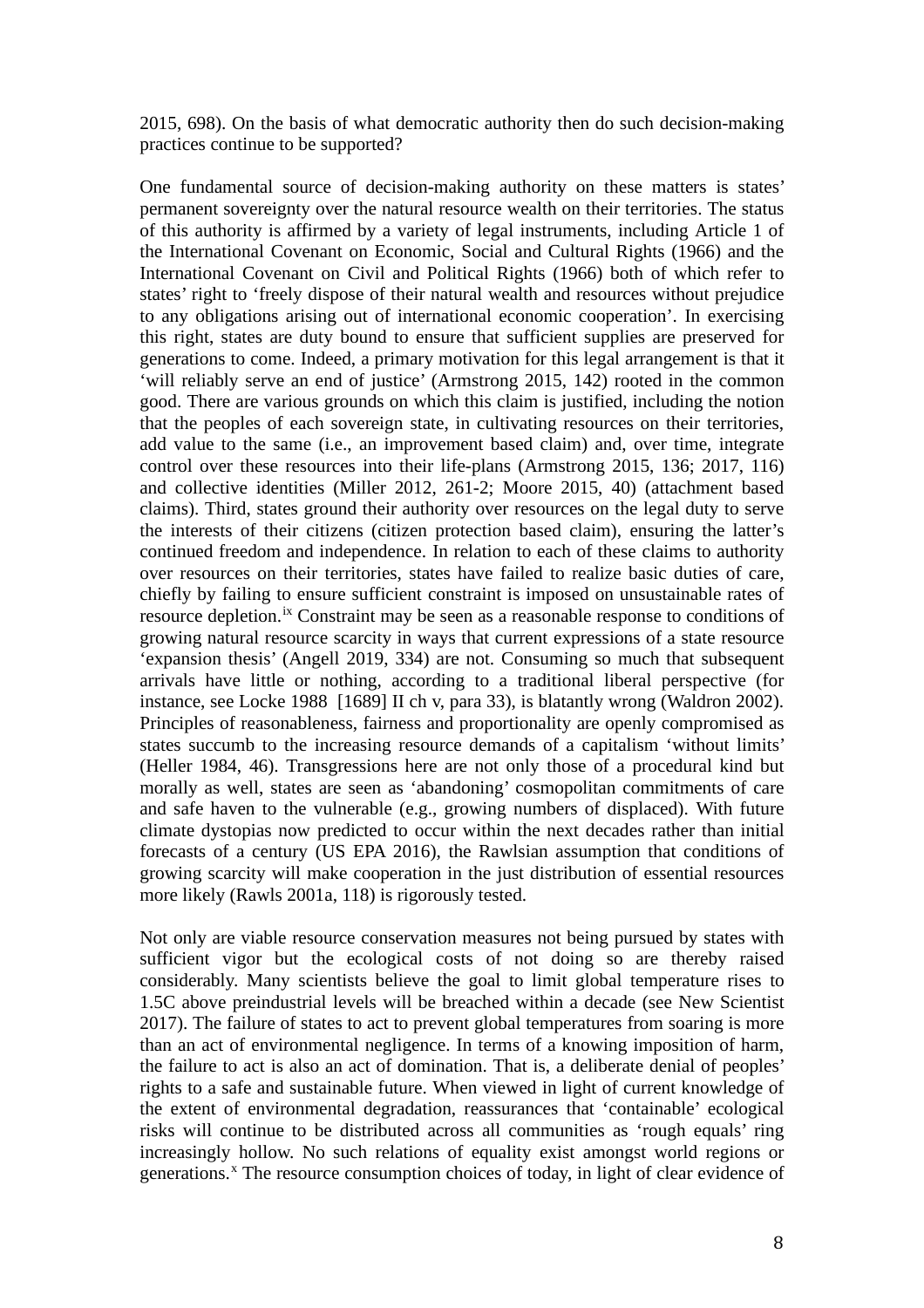their long-term effects, are clearly unjust. They represent forms of arbitrary interference (Pettit 2005, 93) with the ecological fate of growing numbers, including future generations. To be able to secure functioning capability in the enjoyment of resources vital to safeguarding the future, a people must be in a position to gain access to sufficient food supplies, arable lands and freshwater reserves, as well as ecological conditions that promote health and well-being, including a clean and safe atmosphere. The fact that the long-term availability of these resources is being actively undermined at present means that the functioning capability of billions to survive climate destruction is seriously threatened. All too apparent is the fact that this situation is the product of decision-making that neither generally nor reciprocally justifies the risks it poses to those most affected by it. What makes the injustice of this arrangement more socially apparent is growing physical evidence of long-term ecological destruction (e.g., melting glaciers, rapid deforestation, prolonged drought, the pollution of rivers, air and seas, etc.). The latter encourages a fusion of different knowledge horizons on climate change (globally and locally) and a broadening of the scope of pre-understanding (Gadamer 1989) of how ongoing deteriorations in environmental conditions threaten our basic ontological security, inducing, in the process, deep emotional and psychological distress.

More direct encounters with ecological harm begin to shape subjective understandings of the relevance of climate change to private and public lives. Worldwide, there is a concurrent rise in human and ecosystem distress symptoms, as climate impacts come to be felt more readily as sentiments of loss of a safe and secure future (see, for instance, Albrecht et al. 2007; the Lancet Commission on Health and Climate 2015; Kenyon 2015). Growing physical evidence of destruction induces a level of despair that scientific evidence of damage, in isolation, does not (Albrecht et al. 2007). Belief in the possibility of alternative, less ecologically destructive worlds may be at an all time low but as direct encounters with ecological degradation increase, they induce an important shift in cognitive awareness. Reflections on 'damaged life' (Adorno 1974, 98) trigger a reversal of states of 'unknowing' records of extraordinary failure in environmental protection on the part of states (what Bourdieu (2000) and Burawoy (2012) describe as 'para-doxa reversal').  $xi$  The objective truth of failure to control emissions levels over the last decades is bridged with more subjectively grounded insights on the danger such failure poses to private lives and planetary wellbeing. In this way, epistemic, political, affective and ethical sense making are brought together to redefine climate change as a core justice concern (Jasanoff 2010, 243). Institutional failure becomes a 'motivating force' of 'communicative power' (Habermas 1996, 147). The latter 'springs up' amongst peoples compelled to act to change this negative. The energies generated by the protest efforts of local, national and transnationally organized youth climate justice coalitions have their source in 'opinions upon which many publicly are in agreement' (Arendt 1963, 71). In this instance, that of the failure of states to perform basic duties of care, democratic representation and protection of the self-determining capacities of communities, present and future. An 'overlapping consensus' (Habermas 1996, 61) emerges on the reasonableness of a diagnosis of wrongdoing and its embedding in institutional practices of neglect and domination. At the heart of this experience-led reappraisal (McAdam 1982, 48) of institutional neglect are sentiments of betrayal where the focus is on the failure of states to 'secure the blessings of liberty for ourselves and our posterity'.<sup>[xii](#page-27-8)</sup> Not only does this communication presuppose a shared understanding of *how* historically grounded expectations of justice have not been met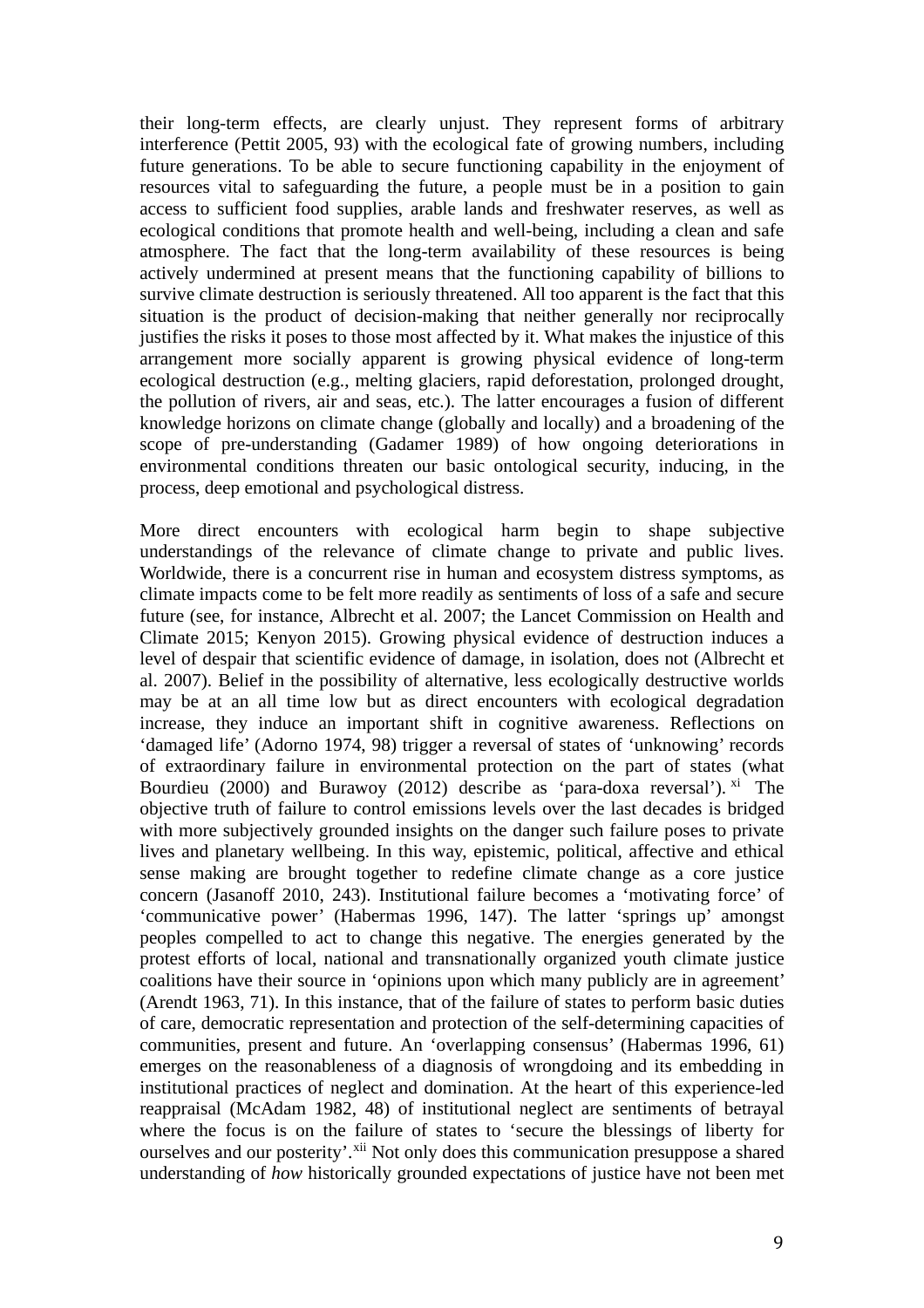but also a minimal consensus on *the relevant content* of those expectations, what can be reasonably be expected of those charged with protecting the natural resources interests of people.

The facts of ecological destruction are now made sense of in new normative terms (Donati 1992, 155), as a knowing violation of legal rights and moral responsibilities. Interpretative framings (Snow & Benford 1988, 200) of climate change as a deliberate injustice follow on from a critical re-assessment of the 'natural attitude' (Bourdieu 1977, 164) supporting continued carbon expenditure, unsustainable resource depletions, as well as tendencies to discount the future as a calculable concern. In response, publics demand a change of regulatory regime, the substitution of one that only minimally registers the need to protect long-term planetary wellbeing with one that understands the importance of addressing ecological risks that extend considerably beyond the present (in terms of the long-term effects of accumulating atmospheric pollution on drought conditions, land fertility, ocean acidification, and global warming). In this instance, the specific identity of future peoples is less relevant than the need to establish a regulatory order that fulfills 'planetary responsibilities' to hold resources in trust for future generations.<sup>[xiii](#page-27-9)</sup>

# **Between justice ideals and lived realities: The political and legal mobilization of contemporary youth**

Particularly prominent amongst those campaigning for justice on these issues today are youth coalitions. The latter represent the interests of a generation who may be described as the first with a truly socially situated perspective on why climate change is experienced differently, depending on one's age and relationship to an endangered future. The majority of the life of youth today resides in a future under serious threat from two sources: climate change *and* poor efforts on the part of states to control it. Younger and older generations may occupy the same time period at present but each experiences the social time (Sorokin & Merton 1937, 615; Mannheim 1952, 97) of environmental destruction in qualitatively different terms. The historical present is one that lacks the type of securities or resource opportunities previous generations took largely for granted, leading youth to define themselves as victims of poor policy choices (WHO 2018, 15-16), the consequences of which (i.e., the ecological, social, psychological and financial costs of more frequent flooding, storms surges, wildfires, etc.) will have to be borne disproportionately by them in the years ahead. Xiv The realization, therefore, is that the burdens of excessive pollution are distributed unfairly in geographical (i.e., amongst those residing in semi-arid or low-lying regions of the world) and generational terms. Being similarly located, generationally speaking, even if territorially dispersed, youth across the world come together as co-affiliates of postnational communities of climate affect, finding common cause or cosmopolitan connection (Beck & levy 2013, 9) on issues that spill across national borders. The affective basis of such new solidarities can be found in 'initiating emotions' (e.g., anger, fear, frustration) that prove to be universally relevant and, therefore, a key motivational factor to climate related protest (see Juris 2008, 65).

The emotional resonance of youth vulnerability to climate destruction is further enhanced by a perceived political indifference to their plight (i.e., a political order that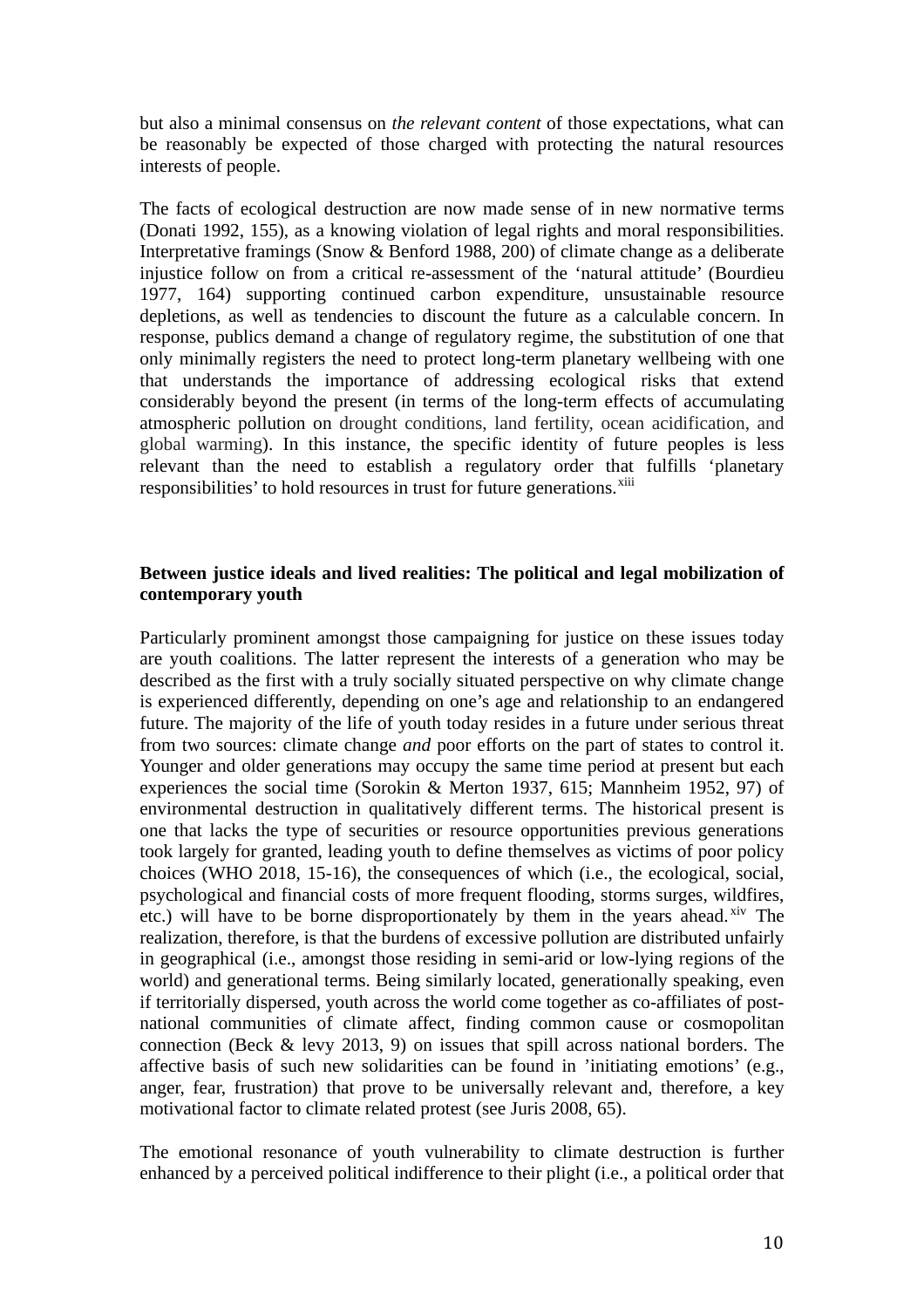not only fails to protect their interests but challenges their credibility as legitimate participants in climate change debate).<sup>[xv](#page-27-11)</sup> Building on an identity as excluded cohorts whose welfare and long-term needs are systematically ignored by state and capitalist interests alike, mobilized youth insist on a greater inter-subjective recognition of their rights to a fair portion of resources essential for flourishing and their right to participate in democratic decision-making processes affecting their future.<sup>[xvi](#page-27-12)</sup> The evidence would appear to suggest that youth demands for accountability and greater intergenerational equity are intensifying (e.g., Nature and Youth – Young Friends of the Earth Norway 2019; Youth Strike 4 Climate 2019). In March 2019, youth in over 100 countries took part in climate strikes amid growing frustration with governments for failing to address escalating environmental problems). A lack of commitment to measures to reduce CO2 emissions is formulated by 'betrayed generations' as a 'taking away of our future' and abilities to withstand ecological catastrophe: 'You have failed us in the past. If you continue failing us in the future, we, the young people, will make change happen by ourselves.'<sup>xvii</sup>

However, the demands of youth are not always taken seriously within the political domain, leading many to turn to law in the hope of advancing a greater recognition of their rights and status as legitimate sources of knowledge and action on issues relating to climate injustice. In November 2017, 16 Alaskan youths ranging in age from 7 to 20 sued the state for violations [o](#page-28-0)f their human rights and for failing to take responsibility for climate change.<sup>xviii</sup> In 2018, the Colombian Supreme Court ordered the government to devise a new environmental plan when 25 Colombian youths successfully sued their state for failure to control rates of deforestation and uphold the terms of the Paris Agreement. In September 2019, Greta Thunberg, together with fifteen other youths from twelve countries around the world submitted a petition to the United Nations Committee on the Rights of the Child, claiming Argentina, Brazil, France, Germany and Turkey have failed in their duties to protect the rights of the child by not addressing climate change concerns. Youth draw attention to the serious environmental, social, emotional and normative costs of states' ongoing failure to respond appropriately to the climate crisis, condemning their actions as violations of legitimate expectations of justice. **xix** Across the world, youth partner with Across the world, youth partner with organizations such as Our Children's Trust, Greenpeace and sympathetic climate scientists, holding states legally accountable for violations of their rights to the 'highest attainable standards of health' (see Convention on the Rights of the Child, Article 24), demanding to be free of government actions that harm life and liberty.<sup>[xx](#page-28-2)</sup> To counter efforts to seal off the realm of justification for currently excessive rates of resource depletion from genuinely reciprocal practices of democratic justification, youth target state breaches of the democratic process through the courts. Here, youth have had significant success, stimulating 'the generative force of 'communicative freedom' to further advance debate on climate related generalizable interests (Habermas 1996, 151) and challenge closed-door policies.

#### **Law as a mechanism of empowerment of the politically disenfranchised**

Harnessing the power of domestic courts, human rights and the doctrine of public trust in particular, campaigners draw on established legal instruments to advance 'a peoples-led' approach to environmental justice. The long-standing legal doctrine of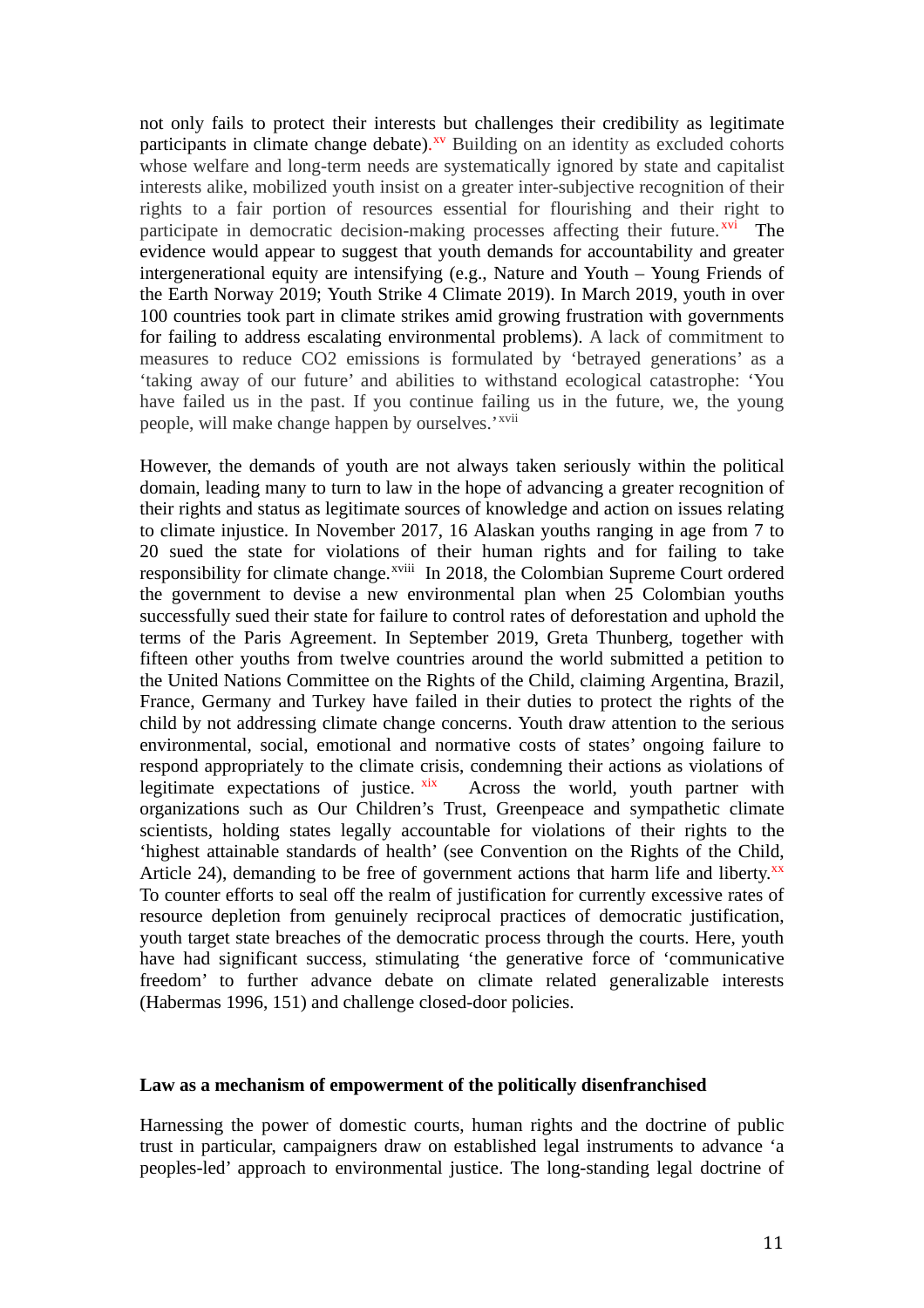public trust obliges states to protect certain resources held in common (e.g., the protection of wetlands, fish stocks, national parks, non-navigable waterways, coastlines etc.). Dating back originally to Ancient Roman Law, this doctrine has proven to be an indispensable legal tool to climate justice campaigners the world over who extend the scope of its relevance to a range of newer concerns, including deteriorating air quality and atmospheric pollution. With its emphasis on common ownership of basic natural resources, the doctrine of public trust is certainly not one that finds a great deal of support from the '*Homo oeconomicus*' (Weber 1968, 637) of late capitalist society whose attentiveness to the diminishing nature of essential resources is primarily conditioned by the logic of private possession and less so by notions of common or trans-generational justice.

Even so, campaigners insist that, as temporary occupants of the Earth, we are no more than co-trustees of the resource commons, bound together by a framework of corollary and mutual responsibilities to manage the resource heritage of all, rather than distribute it as private property amongst a few (Sand 2004, 6). Human rights will be of little value to future generations if their capacities to be self-determining continue to be actively undermined by excessive pollution and an exhaustion of those resources needed to sustain healthy living. Not only is the notion that each generation is a trustee of common resources a core element of future justice campaigners' thinking, it is, also, one at odds with a private ownership model of resource distribution. As disputes between these two positions intensify, attention shifts once again to the responsibilities and legal obligations of states to ensure that essential resources remain common to all (Wood & Woodward 2016, 648). As legally authorized trustees, states are obliged to protect the resource base and energy balance of the climate system by ensuring that  $CO<sub>2</sub>$  emissions levels are kept within safe limits and essential, life-sustaining resources are preserved for the future. In the first week of May 2011, youth in cooperation with the nonprofit organization Our Children's Trust put these demands into operation and initiated legal proceedings against several U.S. states. These and similar cases launched in the years since have sought to accomplish through domestic litigation settings what has eluded international diplomatic treaty negotiations and emissions reduction targets thus far. That is, an effective legal mechanism to force state agencies to respond more appropriately to GHG pollution and work towards achieving a greater climate balance that will benefit all into the future. In April 2018, a lawsuit was filed by eight youths against the governor of the State of Florida for promoting, permitting and licensing commercial activities that exacerbate climate change and threaten citizens' constitutional rights to a safe environment. In other legal settings beyond the US, including the Ukraine, Pakistan, India and Uganda, Our Children's Trust has partnered with local youth coalitions, as well as other transnational legal experts to launch legal cases against negligent state agencies. In all instances, public trust principles and fundamental rights guide the main legal argument put forward.

When political mechanisms of procedural justice fail to deliver on promises of equality of opportunity or rights to participate in decision-making procedures, law is called upon to force state agencies to comply with constitutional obligations and international recommendations. In granting greater recognition to aggrieved parties' concerns, law proves to be an important platform for the consideration of whether carbon-intensive state policy choices are truly justifiable and in line with international standards of environmental protection. It is worth bearing in mind at this point the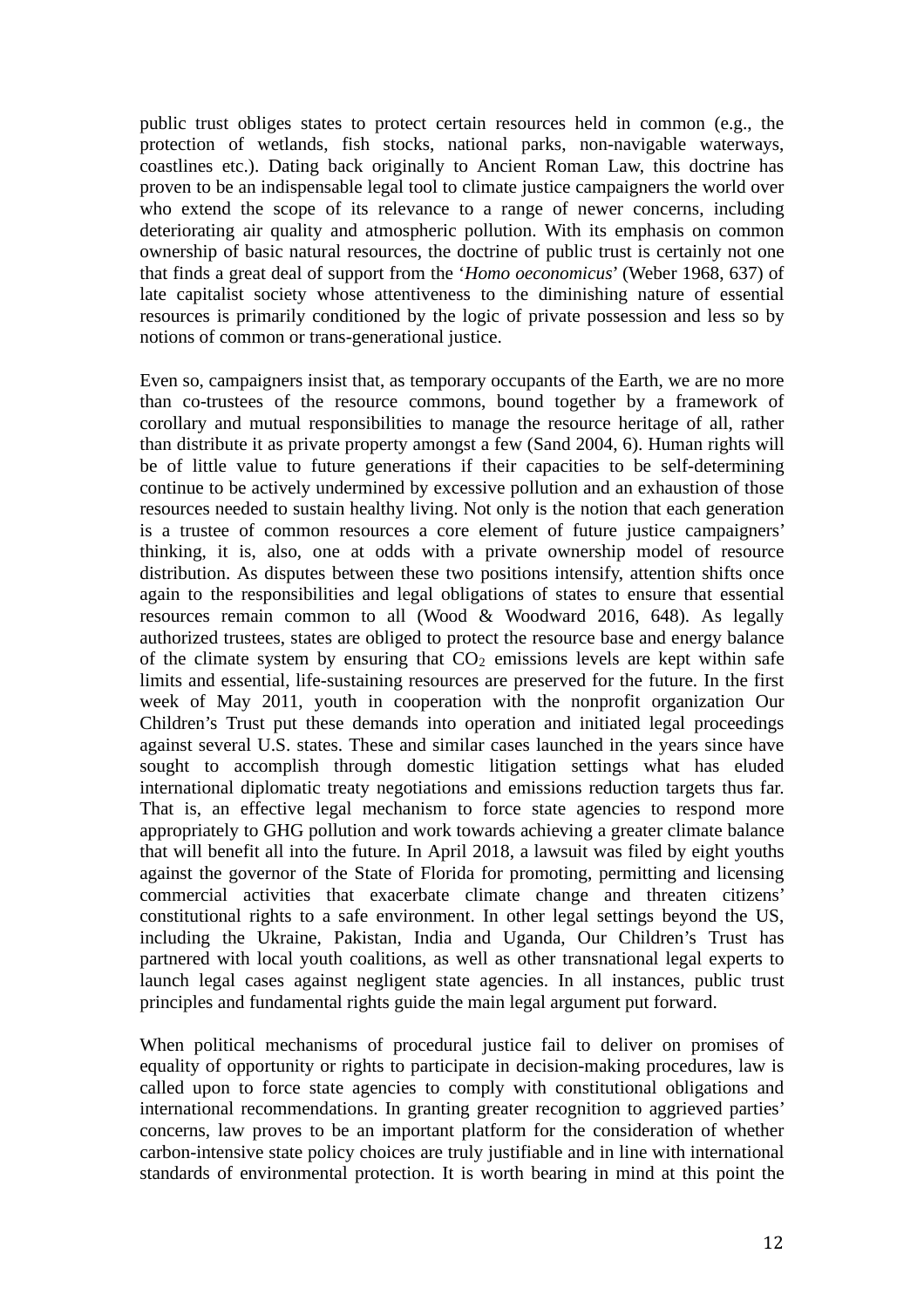sociological value of these legal challenges in terms of how they bring to the fore underlining tensions between the two functions of law. That is, law as an enabler of domination (upholding a system of private property rights or unilateral state sovereignty over resources) and law as an enabler of public resistance to domination (constitutional rights that empower citizens to challenge poor resource management procedures). In a democratic society, such tensions, ideally, are resolved in a deliberative manner with the 'living power of the people' (Arendt 1972, 140) enabling a re-assessment of the rightness or wrongness of the state's performance as a defender of the peoples' interests. As the number of legal cases grows, states find themselves under increasing pressure to attend to the civic demands of the people and explain what have until now been non-reciprocally produced arguments in favor of continuing with carbon-intensive models of development.<sup>[xxi](#page-28-3)</sup> This, in turn, creates opportunities for a wider discourse to develop, opening up new pathways of communication on the commitments of states to reduce emissions levels in line with international recommendations and constitutional obligations to protect the interests of citizens, now and into the future (e.g., duties to secure a safe, sustainable environment and uphold the doctrine of public trust).<sup>[xxii](#page-28-4)</sup> In this sense, legal cases prove to be an important generator of wider discursive power potentials. In their capacity to generate new ideas about climate injustice, for instance, they can re-invigorate the social relevance of rights, moving discourse on the latter onto a more concrete plane (Habermas 1996, 122) where contextually specific interpretations of rights to health, life, a safe environment, public participation, etc., are brought into play and mixed with more context-transcending endorsements of the right to have rights. In this way, the universal subject of rights is 'endogenized' (Sassen 2007, 436) inside national/local discourse on climate change issues and, simultaneously, externalized as new rights interpretations spread across borders and inspire legal and political challenges elsewhere.

Campaigners draw attention to glaring inconsistencies between official state commitments to climate change mitigation (e.g., UNFCCC 1992; Paris Agreement 2015) and the facticity of rapidly deteriorating environmental conditions. Such inconsistencies are noted as a signal of failure on the part of the state to fulfill basic duties of care. In their efforts to hold governments accountable for such failures, youth campaigners highlight interpretive dilemmas of immense value to society more generally. Most importantly, they provoke a 'thinking beyond' (Adorno 2001b, 68) the limits of prevailing justice arrangements to newer possibilities. Central to this process of critical reflection is the understanding that the normativity of rights can never be understood as rooted entirely in their formal validity (i.e., established legal interpretation) but must also be seen as emerging from the meaning-making efforts of an extra legal normative universe, where publics (in this instance, mobilized youth) force a new debate on the validity of prevailing interpretations of 'legitimate' rights claims. The latter are reassessed in terms of their relevance to a range of emerging ecological, social, political and legal challenges, creating, in the process, new varieties of rights meaning (Benhabib 2010, 4). Current variations of the right to inherit a healthy and sustainable world, for instance, give us some indication of the type of 'conceptual kinships' (Habermas 1996, 149) emerging between established human rights law and newer, more citizen-grounded ideas of justice. Similarly, moves on the part of several courts to defend the constitutional validity of present and future generations' 'climate rights claims'. Others still have assigned legal personhood and rights to components of non-human nature, including, the Amazon Rainforest (see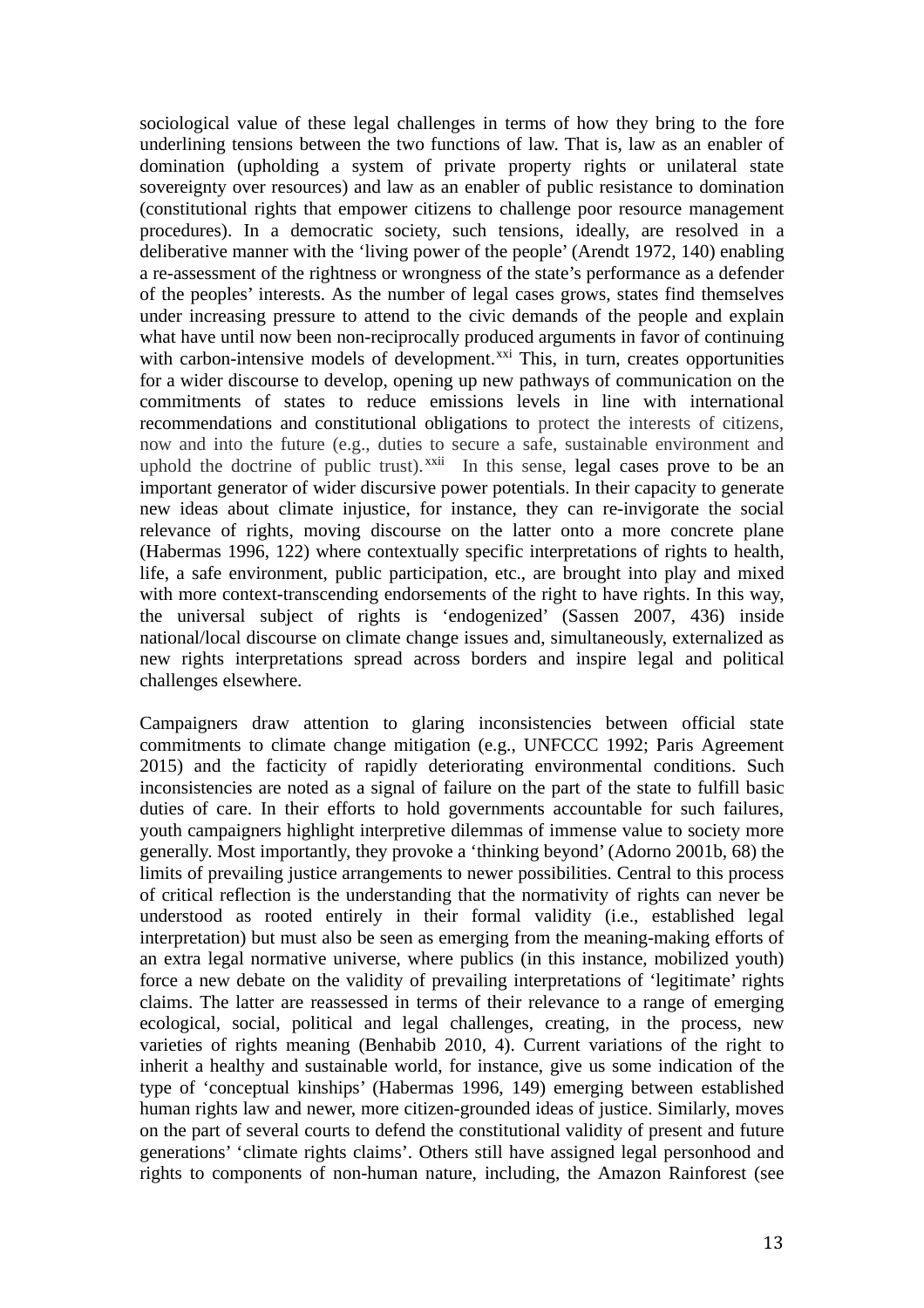Colombian Supreme Court 2018), the Rio Atrato (see the Colombian Constitutional Court 2016), as well as the Ganges and Ya[mu](#page-28-5)na rivers (see Northern Indian state of Uttarakhand March 2017, see Safi 2017).<sup>xxiii</sup> Here, as in the past, rights are asserted as a constraint on the illegitimate use of power to advance the interests of some, but now on behalf of new categories of rights subject. An 'enlarged mentality' of justice (Habermas 1996, 148) emerges from law's engagements with wider communities of rights interpretation, especially with those who seek to redefine the 'settled convictions' of justice (Rawls 2001b, 9) in this age of deepening ecological adversity.

# **Conclusion: desiring alternative social futures and a new project of climate justice**

This paper examines the role of state institutional power in preserving a regime of domination over rights to dwindling reserves of essential resources and 'preferred' energy pathways for the future, defending the necessity of its choices even in the face of mounting evidence of their dire ecological costs. Further, it notes how this power is challenged by a counter power source issuing from inter-subjectively shared experiences of ecological disturbance, exclusion, and harm. Youth harness the critical potentials of 'communicative power' to focus public attention on the normative deficiencies inherent in states institutional responses to the current climate crisis. Their aim is to show how states, in failing to perform basic duties of care (e.g., through the subsidizing of further fossil fuel extraction), must be directed towards new development pathways for the future. Second, to demonstrate to publics more generally how democratic societies are still capable of being 'other' if they act on their capacities to 'do other' and, in the process, 'become other' (i.e., more just and sustainable). A world warned of its vulnerabilities to ecological disaster cannot assume that those ideas of development and resource entitlement that have guided its thinking historically on a path to planetary destruction can continue to be the optimal ones for the future. Campaigners remind states that their failure to protect natural resources held in trust have already diminished the capacities of newer generations to withstand future adversities. Acts of wrongdoing are said to be knowingly committed 'without adequate excuse or justification' and in violation of legitimate expectations which wronged parties are entitled (Kumar 2003, 107). Youth demand that states acknowledge this wrongdoing and take action to address it by working towards the realization of more sustainable and equitable 'social futures' (Urry 2016, 20), that is, futures that are foreseen, planned for, democratically co-produced and peacefully lived. The hope is that intergenerational justice can gain greater entry into the everyday workings of a societal order in which commitments to basic principles of liberalism and democratic justice still prevail.

Underlining this emphasis on the role of states in the performance of duties of care and corrective justice is the assumption that states are still capable of being democratically transformed from within. There are various reasons why this belief continues to hold. One is the broadly shared view of democracy as the unsolved 'riddle' of state constitutions (Marx 1852; Marks 2000), always in need of further work by and through a people acting and responding in concert to the changing circumstances of justice. With this interpretation in mind, youth challenge the constitutionality of prevailing inequalities in development opportunities, deteriorating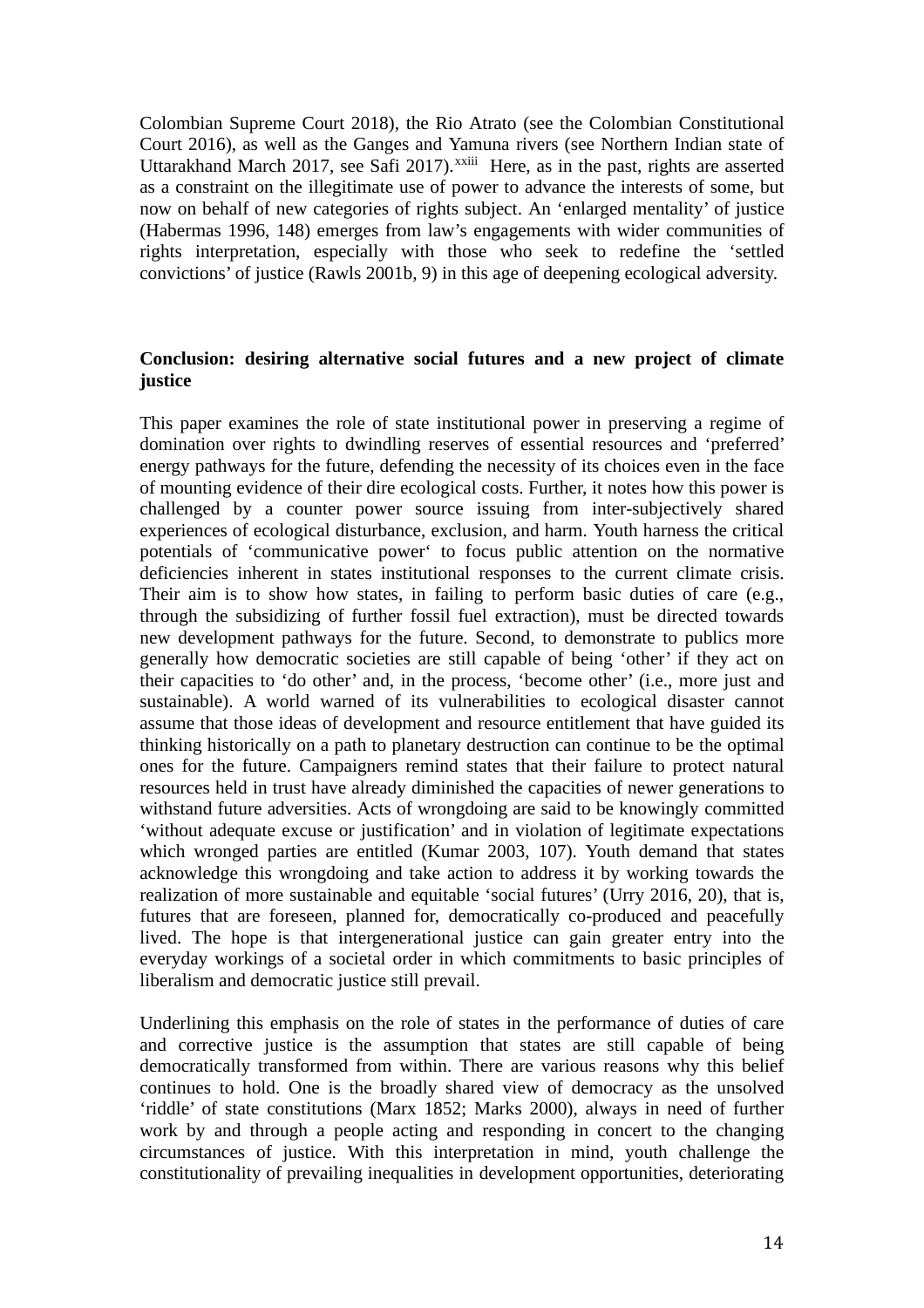environmental conditions and widespread resource mismanagement. Second, they challenge those institutional elements that have allowed such inequalities to flourish for too long. In particular, non-reciprocal decision-making on favored energy pathways and institutionalized varieties of 'presentism' (Thompson 2010, 5), as reflected in the dominance of short-term electoral cycles, the privileging of direct evidence of 'traceable' environmental harms in legal reasoning, and short-range policy goals (for further discussion, see Skillington 2019, 56-8). Harboring the power of the experiential (i.e., concrete and ever more regular encounters with episodes of drought, wildfires, storm surges, etc.) and its moral ethical translation as counter truth, youth demand that the settled convictions of democratic justice be better used to address the multiple challenges posed by deteriorating climate conditions and the institutional practices that sustain them. Climate change is first and foremost seen as the product of 'dysfunctional' decision-making and 'abnormal' justice relations (Fraser 2010, 48). Acting together to highlight these issues, youth evoke the freedoms of communicative power to generate new 'conceptual kinships' (Habermas 1996, 149) between legally established and public explored ideas of justice and rights (e.g., newer understandings of the relevance of rights norms to future generations and nonhuman nature). This paper assesses the wider societal value of these developments, noting their contribution to learning on the capacities of law to secure stronger public authority over the management of essential resources and beyond, their contribution to a rejuvenation of the democratic project, pointing to its better potentialities. Youth must be praised for their efforts in this regard. Of crucial importance now is that these developments continue to inspire real societal change on climate change matters into the future**.**

## **References**

Adorno, T. W. 1973. *Negative Dialectics*. Trans. E.B Ashton. New York: Continuum.

Adorno, T. W. 1974. *Minima Moralia: Reflections from Damaged Life*. Verso:

London.

Adorno, T. W. 2001a. *Kant's Critique of Pure Reason.* Trans. R. Livingstone.

Stanford: Stanford University Press.

Adorno, T. 2001b. *Metaphysics: Concepts and Problems.* Trans. by E.F.N Jephcott. Stanford: Stanford University Press.

Albrecht, G. Sartre, G, Connor, L, Higginbotham, N, Kelly, S, Pollard, B. 2007.

Solastalgia: The distress caused by environmental change. *Australasian Psychiatry*, 15, No 1(1): S95-8.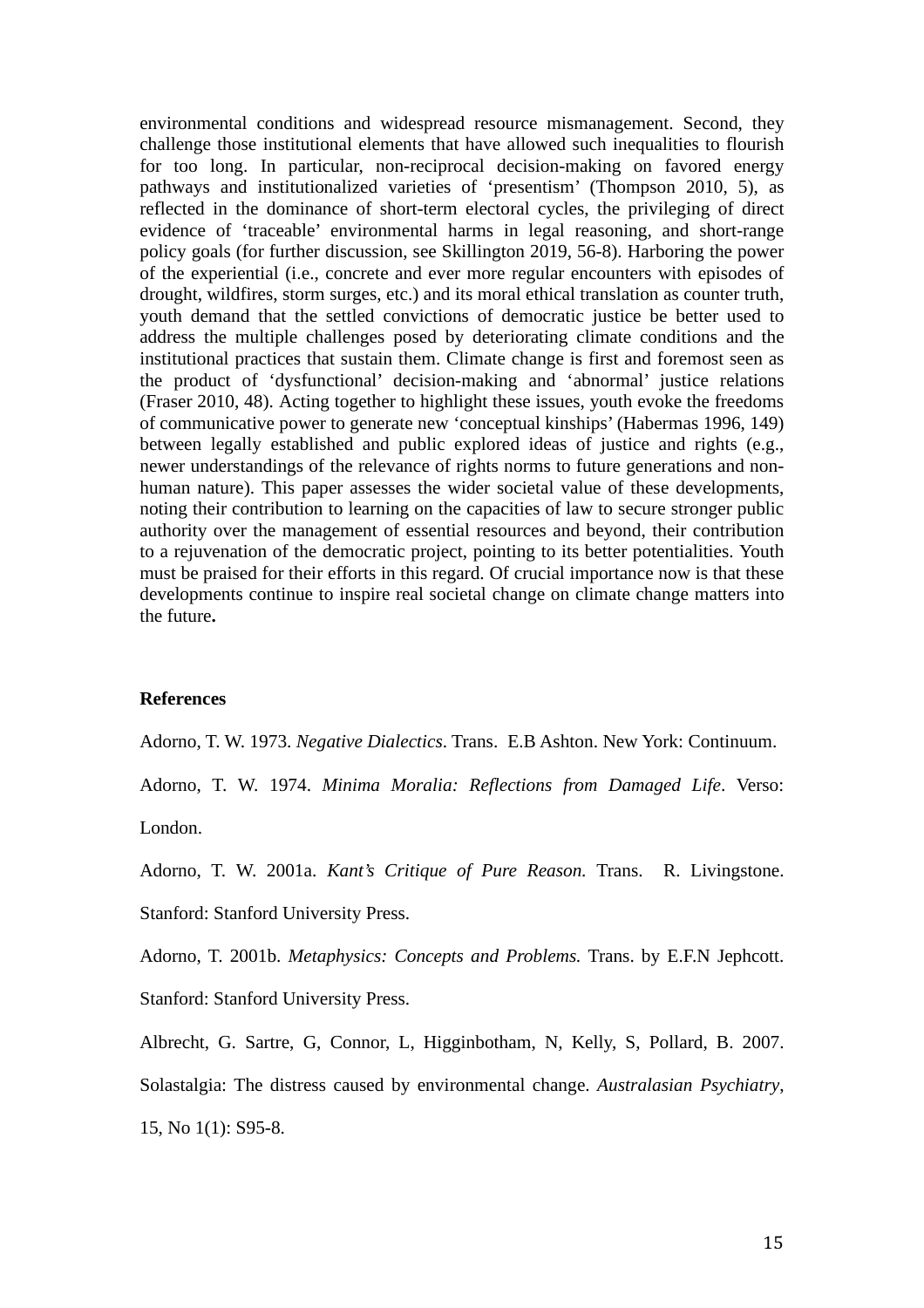Angell, K. 2019. Resource Rights: Expanding the Scope of Liberal Theories. *Journal of Social Philosophy* 50(3): 322-340.

Arendt, H. 1963. *On Revolution.* New York: Viking Press

Arendt, H. 1972**.** *On Violence*. In *Crisis of the Republic*. Diego, New York, London: Harcourt Brace and Company.

Armstrong, C. 2015 Against 'permanent sovereignty' over natural resources. *Politics, Philosophy & Economics*, 14(2):129-51.

Beck, U. and D. Levy. 2013. Cosmopolitanized nations: reimagining collectivity in world risk society. *Theory Culture Society* 30(3): 3-31.

Benhabib, S. 2010. Human Rights, Sovereignty and Democratic Iterations. Session 6, Keynote Lectures Human Rights – Global Culture- International Institutions, Our Common Future, Hannover, 4 November.

www.ourcommonfuture.de/fileadmin/user\_upload/dateien/Reden/Benhabib.pdf (accessed 15 April 2019).

Bourdieu, P. 1977. *Outline of a Theory of Practice*. Cambridge: Cambridge University Press.

Bourdieu, P. 1984. *Distinction: A Social Critique of the Judgement of Taste*. Harvard: Harvard University Press.

Bourdieu, P. (1992) *The Logic of Practice*. Palo Alto: Stanford University Press.

Bourdieu, P. 2000. *Pascalian Meditations*. Cambridge: Polity Press.

Bourque, F. and A. C. Willox. 2014. Climate Change: The Next Challenge for Public Mental Health. *International Review of Psychiatry.* 26(4): 415 -422.

Brown-Weiss, E. 1989. *In Fairness to Future Generations*. Tokyo & New York. United Nations university? Transnational Publishers.

Burawoy M. 2012. The roots of domination: Beyond Bourdieu and Gramsci.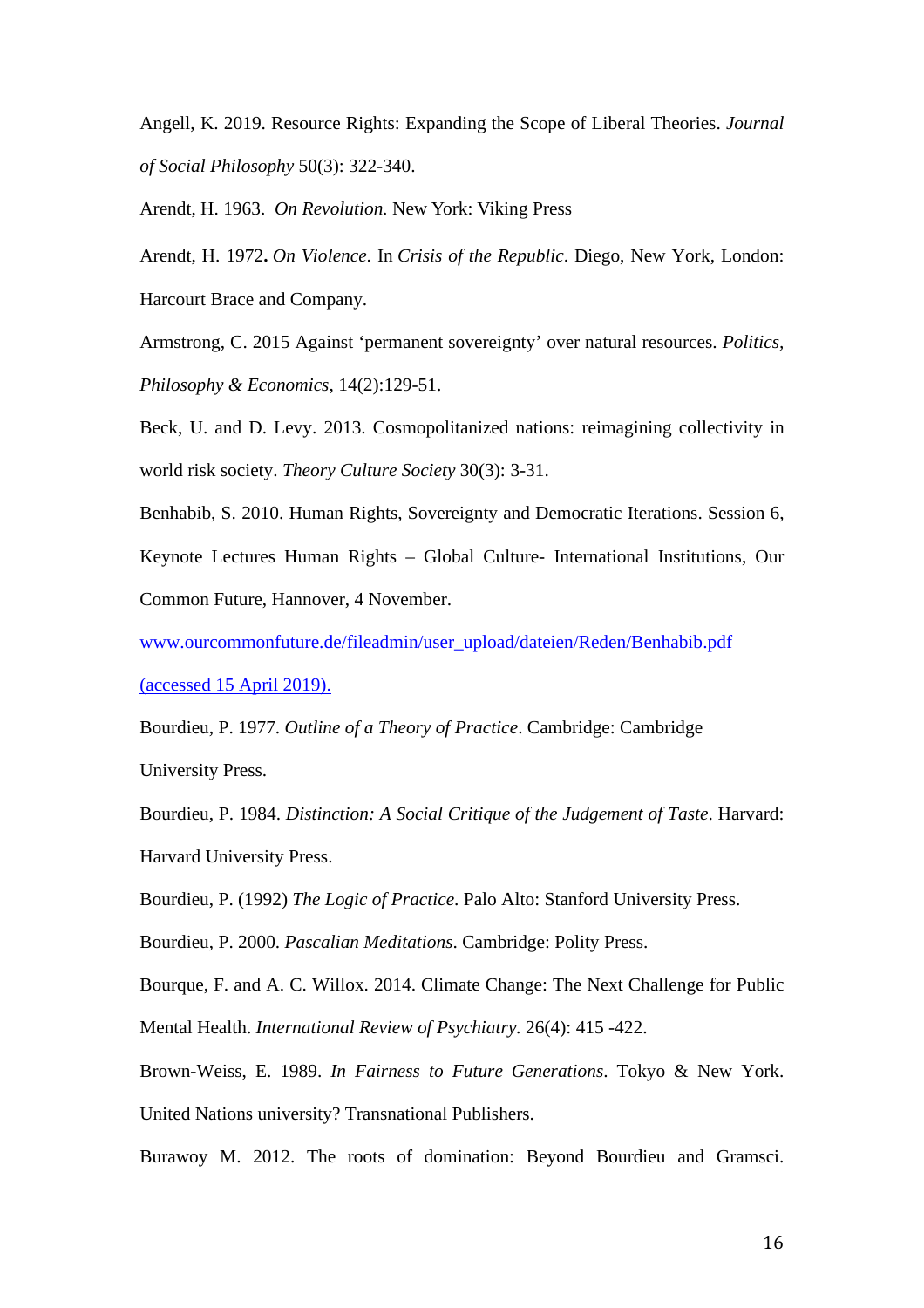*Sociology* 46(2): 187-206.

Butler, J. 1997. Sovereign Performatives in the Contemporary Scene of Utterance. *Critical Inquiry* 23(2): 350-377.

Butler, J. 2004. *Precarious Life: The Powers of Mourning and Violence*. London: Verso.

CDP Carbon Majors Report 2017. The Carbon Majors Database. [https://b8f65cb373b1b7b15feb-](https://b8f65cb373b1b7b15feb-c70d8ead6ced550b4d987d7c03fcdd1d.ssl.cf3.rackcdn.com/cms/reports/documents/000/002/327/original/Carbon-Majors-Report-2017.pdf?1499691240)

[c70d8ead6ced550b4d987d7c03fcdd1d.ssl.cf3.rackcdn.com/cms/reports/documents/00](https://b8f65cb373b1b7b15feb-c70d8ead6ced550b4d987d7c03fcdd1d.ssl.cf3.rackcdn.com/cms/reports/documents/000/002/327/original/Carbon-Majors-Report-2017.pdf?1499691240) [0/002/327/original/Carbon-Majors-Report-2017.pdf?1499691240](https://b8f65cb373b1b7b15feb-c70d8ead6ced550b4d987d7c03fcdd1d.ssl.cf3.rackcdn.com/cms/reports/documents/000/002/327/original/Carbon-Majors-Report-2017.pdf?1499691240) (accessed April 17, 2019).

Chakrabarty, D. 2017. The future of the human sciences in the age of humans: A note. *European Journal of Social Theory* 20(1): 42.

Christian Aid Ireland. 2015. Large-Scale Land Acquisitions. [http://www.christianaid.ie/Images/large-scale-land-acquisitions-ia-nov2015-](http://www.christianaid.ie/Images/large-scale-land-acquisitions-ia-nov2015-final_tcm19-88665.pdf)

final  $tcm19-88665.pdf$  (accessed July 26, 2017).

Cohen, S. 2001. *States of Denial: Knowing about Atrocities and Suffering*. Cambridge: Polity Press.

Currie, J. and L Deschênes. 2016. Children and Climate Change: Introducing the Issue. *The Future of Children: Children and Climate Change*, 26(1): 3-4.

Doherty, T. J. and S. Clayton. 2011. The psychological impacts of global climate change. *American Psychologist* 66(4): 265-76.

EarthJustice (2017) Out of control out west. [https://earthjustice.org/features/extreme](https://earthjustice.org/features/extreme-energy-out-of-control-out-west)[energy-out-of-control-out-west](https://earthjustice.org/features/extreme-energy-out-of-control-out-west) (accessed November 16, 2017).

Forst, R. 2015. Noumenal Power. *The Journal of Political Philosophy* 23(2): 111-127. Forst, R. 2017. *Normativity and Power.* Oxford: Oxford University Press.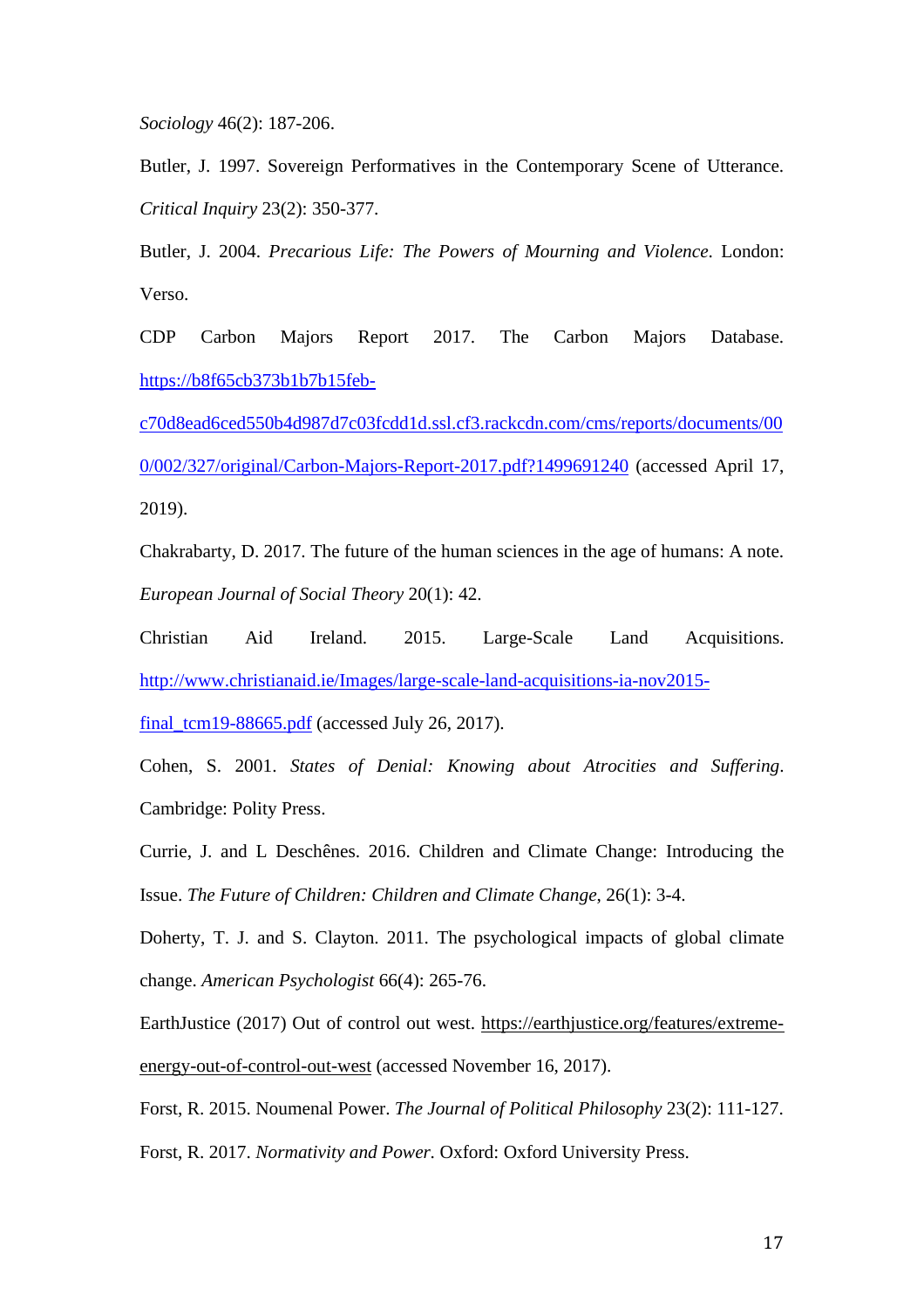Fraser, N. 2010. *Scales of Justice- Reimagining Political Space in a Globalizing World*, New York: Columbia University Press.

Gadamer, H-G. 1989. *Truth and Method*. London: Sheed & Ward.

The Global Coordination Group of the youth-led climate strike. Letter to world

leaders (March 1, 2019).*The Guardian*.

[https://www.theguardian.com/environment/2019/mar/01/youth-climate-change-](https://www.theguardian.com/environment/2019/mar/01/youth-climate-change-strikers-open-letter-to-world-leaders)

[strikers-open-letter-to-world-leaders](https://www.theguardian.com/environment/2019/mar/01/youth-climate-change-strikers-open-letter-to-world-leaders) (accessed May 9, 2020).

Gosseries, A. 2008. On Future Generations' Future Rights. *The Journal of Political Philosophy* 16(4): 446-474.

Gunther, K. 1998. Communicative freedom, communicative power, and jurisgenesis.

In *Habermas on Law and Democracy: Critical Exchanges,* ed. M. Rosenfekd and A.

Arato, 234-254. California: University of California Press.

Habermas, J. 1996. *Between Facts and Norms*. Cambridge: Polity Press.

Hardin, G. 1968. The Tragedy of the Commons. *Science* 162: 1243-1248.

Heller, A. 1984. Marx and Modernity. *Thesis Eleven* 8(1): 44-59.

International Energy Agency. 2013. Resources to Reserves: Oil, Gas and Coal Technologies for the Energy Markets of the Future. <https://www.iea.org/publications/freepublications/publication/Resources2013.pdf> (accessed August 17, 2017).

International Monetary Fund (IMF). 2019. Global Fossil Fuel Subsidies Remain Large: An Update Based on Country-level Estimates. Working Paper 19/89 (May 2, 2019). [https://www.imf.org/en/Publications/WP/Issues/2019/05/02/Global-Fossil-](https://www.imf.org/en/Publications/WP/Issues/2019/05/02/Global-Fossil-Fuel-Subsidies-Remain-Large-An-Update-Based-on-Country-Level-Estimates-46509)[Fuel-Subsidies-Remain-Large-An-Update-Based-on-Country-Level-Estimates-46509](https://www.imf.org/en/Publications/WP/Issues/2019/05/02/Global-Fossil-Fuel-Subsidies-Remain-Large-An-Update-Based-on-Country-Level-Estimates-46509) (accessed May 12, 2020).

Jasonoff, S. 2010. A new climate for society. *Theory, Culture & Society* 27(2-3): 233-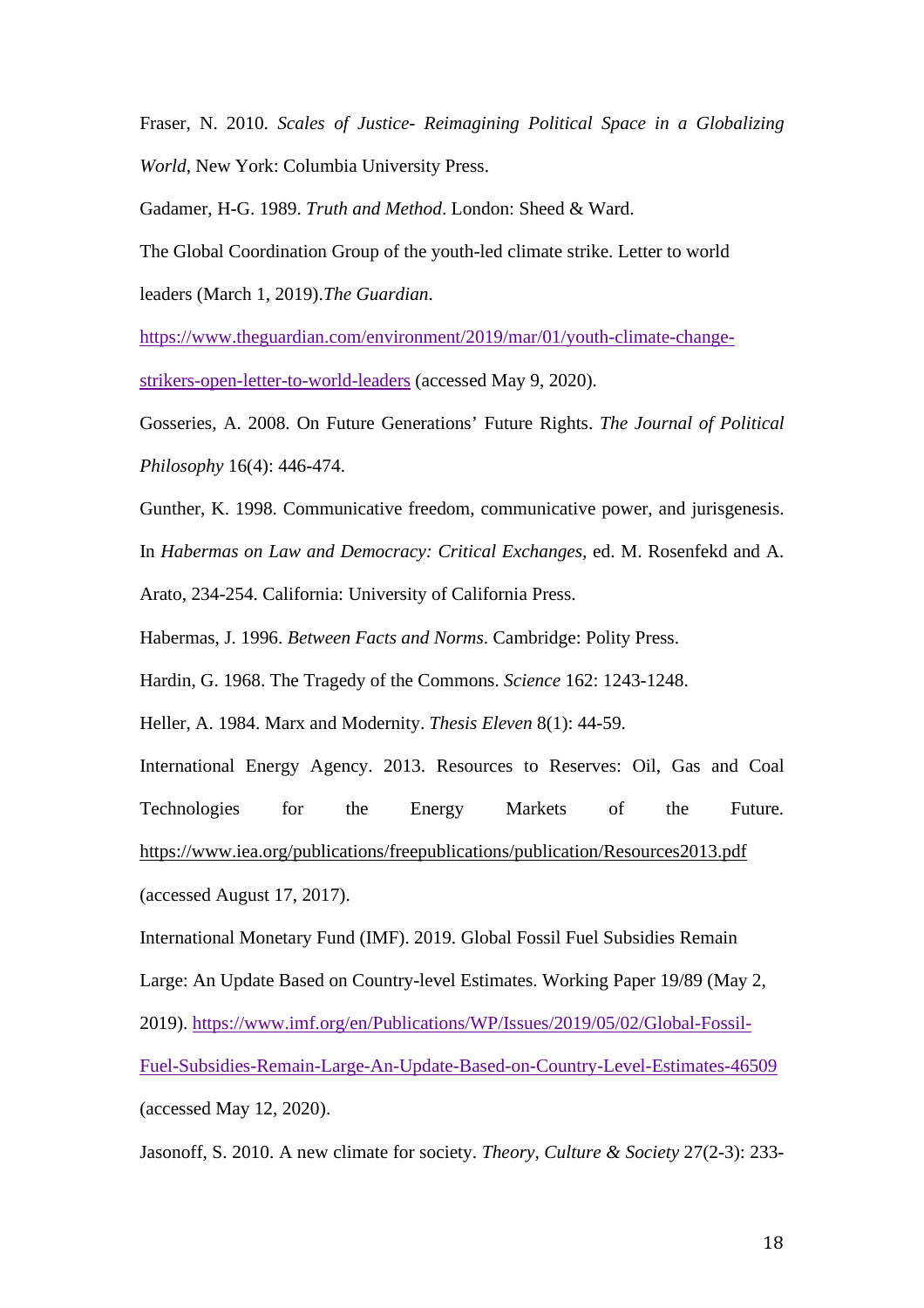Juris, JS. 2008. Performing politics: image, embodiment and affective solidarity

during anti-corporate globalization movements. *Ethnography* 9 (1): 61-97.

Kar, N. and P. K. Mohopatra, K. C. Nayak, Pattanaik, Pratiti, Swain, Sarada P., and Kar, Harish C. 2007. Post-traumatic stress disorder in children and adolescents one year after a super-cyclone in Orissa, India: exploring cross-cultural validity and vulnerability factors. *BMC Psychiatry* (7): 8.

Kenyon, G. 2015. Have You Ever Felt Solastalgia? *BBC Future* (1 November).

[https://www.bbc.com/future/article/20151030-have-you-ever-felt-solastalgia.](https://www.bbc.com/future/article/20151030-have-you-ever-felt-solastalgia)

(accessed January 18, 2020).

Krause, S. 2016. Politics beyond persons: Political theory and the non-human. *Political Theory* 1-13. https://doi.org/10.1177%2F0090591716651516 (accessed January 18, 2020).

Kumar, R. 2003. Who can be wronged? *Philosophy and Public Affairs* 31(2): 99-188. Kumar, R. 2009. Wronging future people: A contractualist proposal. In *Intergenerational Justice*, ed. A. Gosseries and L.H Meyer, 251-272. Oxford: Oxford University Press.

Lancet Commission on Health and Climate. 2015. Health and Climate Change: Policy Responses to Protect Public Health, 7 November, [http://www.thelancet.com/pdfs/journals/lancet/PIIS0140-6736\(15\)60854-6.pdf](http://www.thelancet.com/pdfs/journals/lancet/PIIS0140-6736(15)60854-6.pdf) (accessed June 13, 2017).

Le Quéré, C. et al. 2014. Global Carbon Budget 2014. *Earth Systems Science Data Discussions* 7: 521.

Locke, John (1988) *Two Treaties of Government*, ed. Laslett, Peter. Cambridge: Cambridge University Press.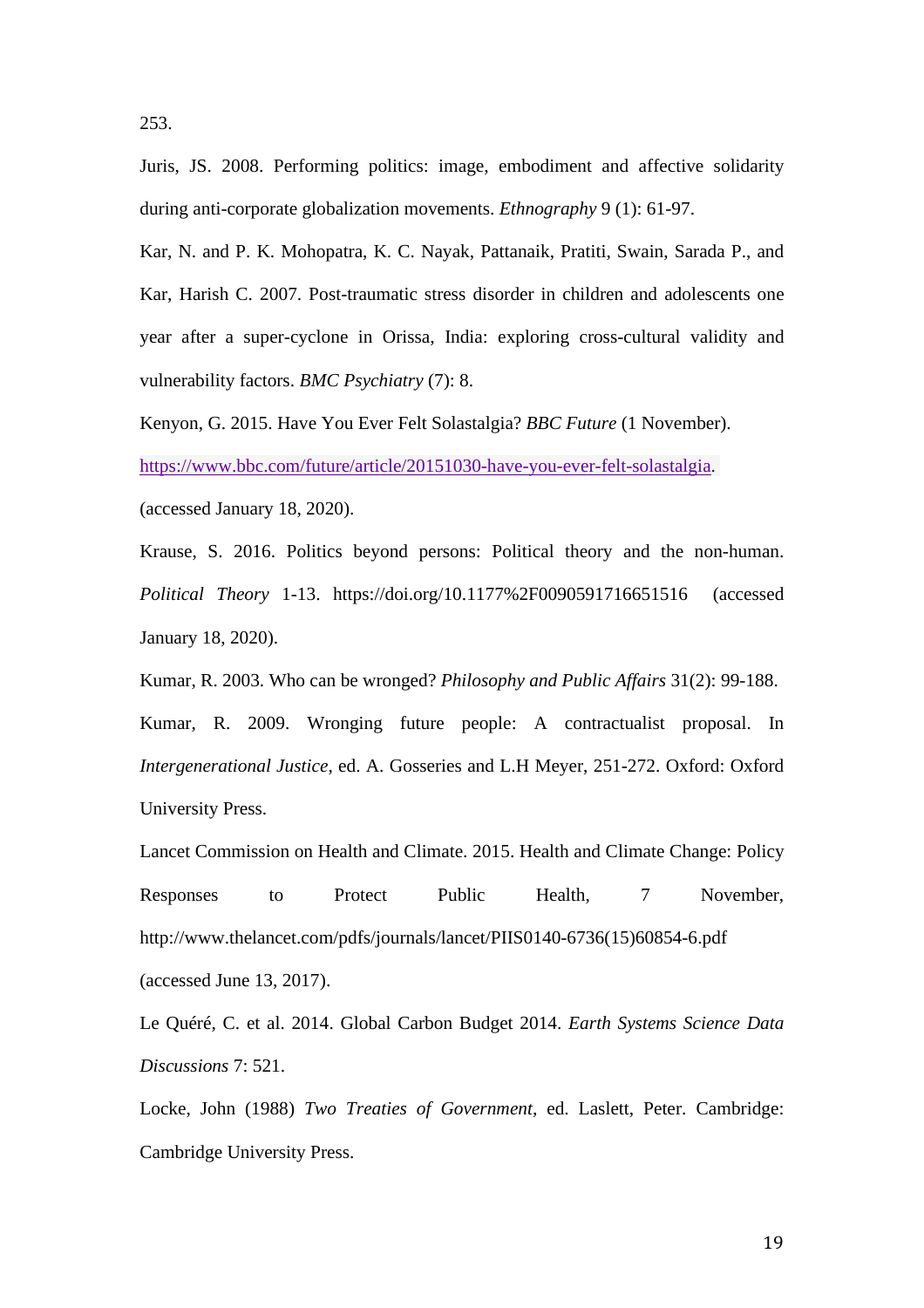Lukes, S. 2005. *Power: A Radical View*. Second Edition. Houndmils: Palgrave.

Mannheim, K. 1952. The Problem of Generations. In *Karl Mannheim: Essays*, ed. Paul Kecskemeti. London: Routledge.

Marks, S. 2000. *The Riddle of All Constitutions: International Law, Democracy and the Critique of Ideology,* Oxford: Oxford University Press.

Marx, K. 1988. *Economic and Philosophic Manuscripts of 1844*. New York. Prometheus Books.

Marx, K. 1852. The Eighteenth Brumaire of Louis Bonaparte. <http://www.gutenberg.org/files/1346/1346-h/1346-h.htm> (accessed January 28, 2020). McAdam, D. 1982. *Political Process and the Development of Black Insurgency, 1930-1970*. Chicago. Chicago University Press.

Miller, D. 2012. Territorial Rights: Concepts and Justifications. *Political Studies* 60: 252-68.

Moore, M. 2015. *A Political Theory of Territory.* New York: Oxford University Press.

National Geographic. 2019. Dangerous levels of warming locked in by planned jump in fossil fuels output' (November 20, 2019). [https://webcache.googleusercontent.com/search?q=cache:rdpheR9U3ZYJ:https://ww](https://webcache.googleusercontent.com/search?q=cache:rdpheR9U3ZYJ:https://www.nationalgeographic.com/science/2019/11/world-fossil-fuel-production-rise-guarantees-missing-paris-climate-goals/+&cd=1&hl=en&ct=clnk&gl=uk) [w.nationalgeographic.com/science/2019/11/world-fossil-fuel-production-rise](https://webcache.googleusercontent.com/search?q=cache:rdpheR9U3ZYJ:https://www.nationalgeographic.com/science/2019/11/world-fossil-fuel-production-rise-guarantees-missing-paris-climate-goals/+&cd=1&hl=en&ct=clnk&gl=uk)[guarantees-missing-paris-climate-goals/+&cd=1&hl=en&ct=clnk&gl=uk](https://webcache.googleusercontent.com/search?q=cache:rdpheR9U3ZYJ:https://www.nationalgeographic.com/science/2019/11/world-fossil-fuel-production-rise-guarantees-missing-paris-climate-goals/+&cd=1&hl=en&ct=clnk&gl=uk) (accessed January 19, 2020).

Nature and Youth – Young Friends of the Earth Norway 2019.<https://nu.no/english/> (accessed April 17, 2019).

Nelson, B. 1971. Discussion on Industrialization and Capitalism. In *Max Weber and Sociology Today (Explorations in Interpretive Sociology), ed. O* Stammer. New York:

20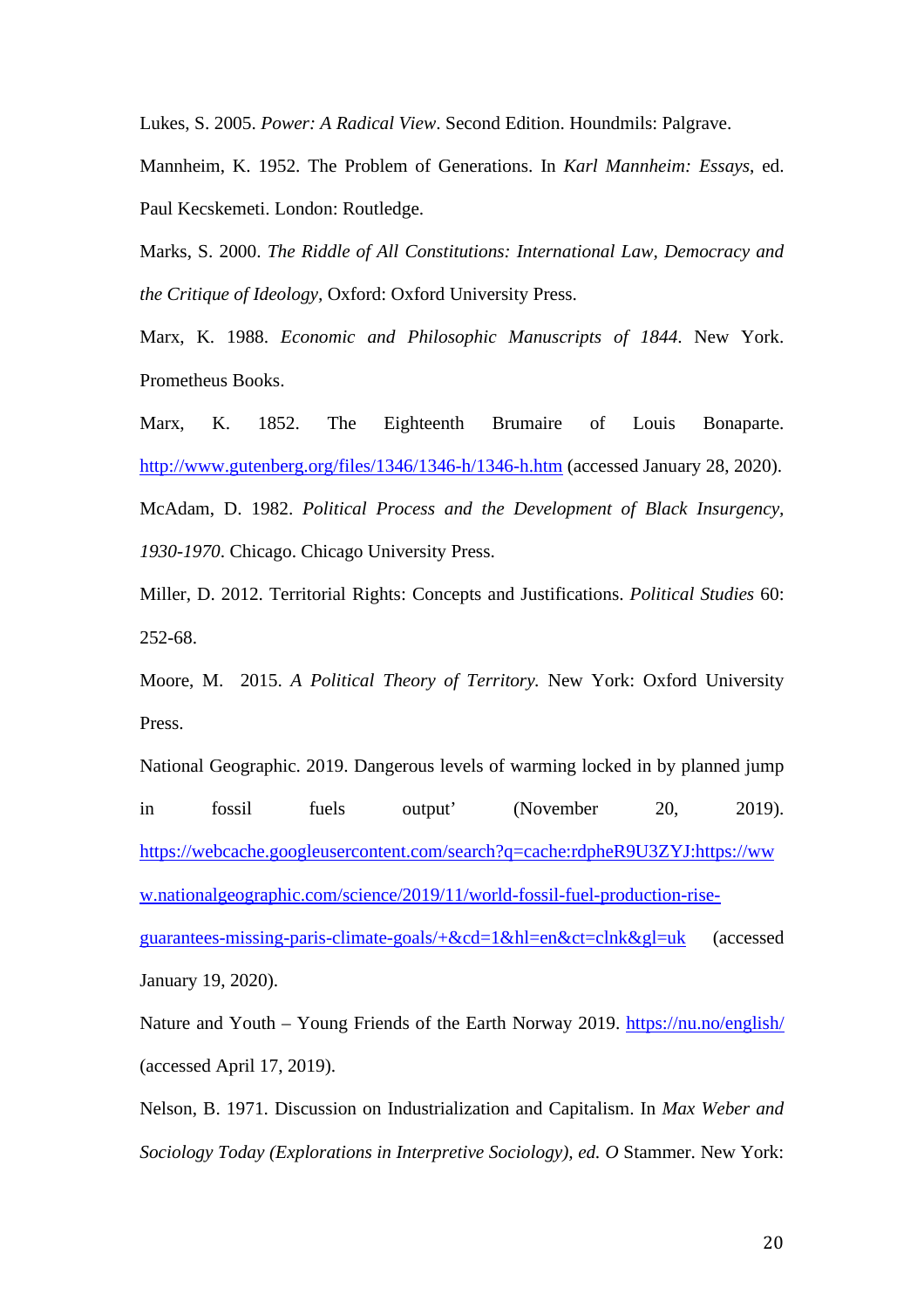Harper & Row.

New Scientist. 2017. We are on track to pass 1.5oC warming in les than 10 years (11 May 2017). [https://www.newscientist.com/article/2130738-we-are-on-track-to-pass-](https://www.newscientist.com/article/2130738-we-are-on-track-to-pass-1-5c-warming-in-less-than-10-years/)[1-5c-warming-in-less-than-10-years/](https://www.newscientist.com/article/2130738-we-are-on-track-to-pass-1-5c-warming-in-less-than-10-years/) (accessed April 17, 2019).

OECD Green Growth Studies – Energy. 2011. <https://www.oecd.org/greengrowth/greening-energy/49157219.pdf> (accessed January 18, 2020).

Our Children's Trust, Earth Guardians & The Global Initiative. 2016. State Obligations Regarding Children's Rights and Climate Change. Submission to the UN Committee on the Rights of the Child. [https://meg-ward](https://meg-ward-wf6y.squarespace.com/s/OCT-et-al-CRC-Submission.pdf)[wf6y.squarespace.com/s/OCT-et-al-CRC-Submission.pdf](https://meg-ward-wf6y.squarespace.com/s/OCT-et-al-CRC-Submission.pdf) (accessed June 14, 2017).

Oxfam. 2018. Development banks still pouring billions into fossil fuels in climate vulnerable Asian countries (10 October 2018). [https://www.oxfam.org/en/pressroom/pressreleases/2018-10-10/development-banks](https://www.oxfam.org/en/pressroom/pressreleases/2018-10-10/development-banks-still-pouring-billions-fossil-fuels-climate)[still-pouring-billions-fossil-fuels-climate](https://www.oxfam.org/en/pressroom/pressreleases/2018-10-10/development-banks-still-pouring-billions-fossil-fuels-climate) (accessed April 17, 2019).

Parfit, D. 1984. *Reasons and Persons*. Oxford: Oxford University Press.

Parfit, D. 2010. 'Energy Policy and the Further Future'. In *Climate Ethics: Essential Reading*, ed. Stephen Gardiner, Simon Caney, Dale Jamieson, Henry Shue and Rajendra Kumar Pachauri, 112-121. Oxford: Oxford University Press.

Pettit, P. 2005. The Domination Complaint. *Nomos* 46: 87-117.

Pettit, P. 2011. The instability of freedom as noninterference: the case of Isaiah Berlin. *Ethics* 121(4): 693-716.

Rawls, J. 2001a. *Law of Peoples*. Harvard: Harvard University Press.

Rawls, J. 2001b. *Justice as Fairness: A Restatement*. Cambridge MA: Harvard University Press.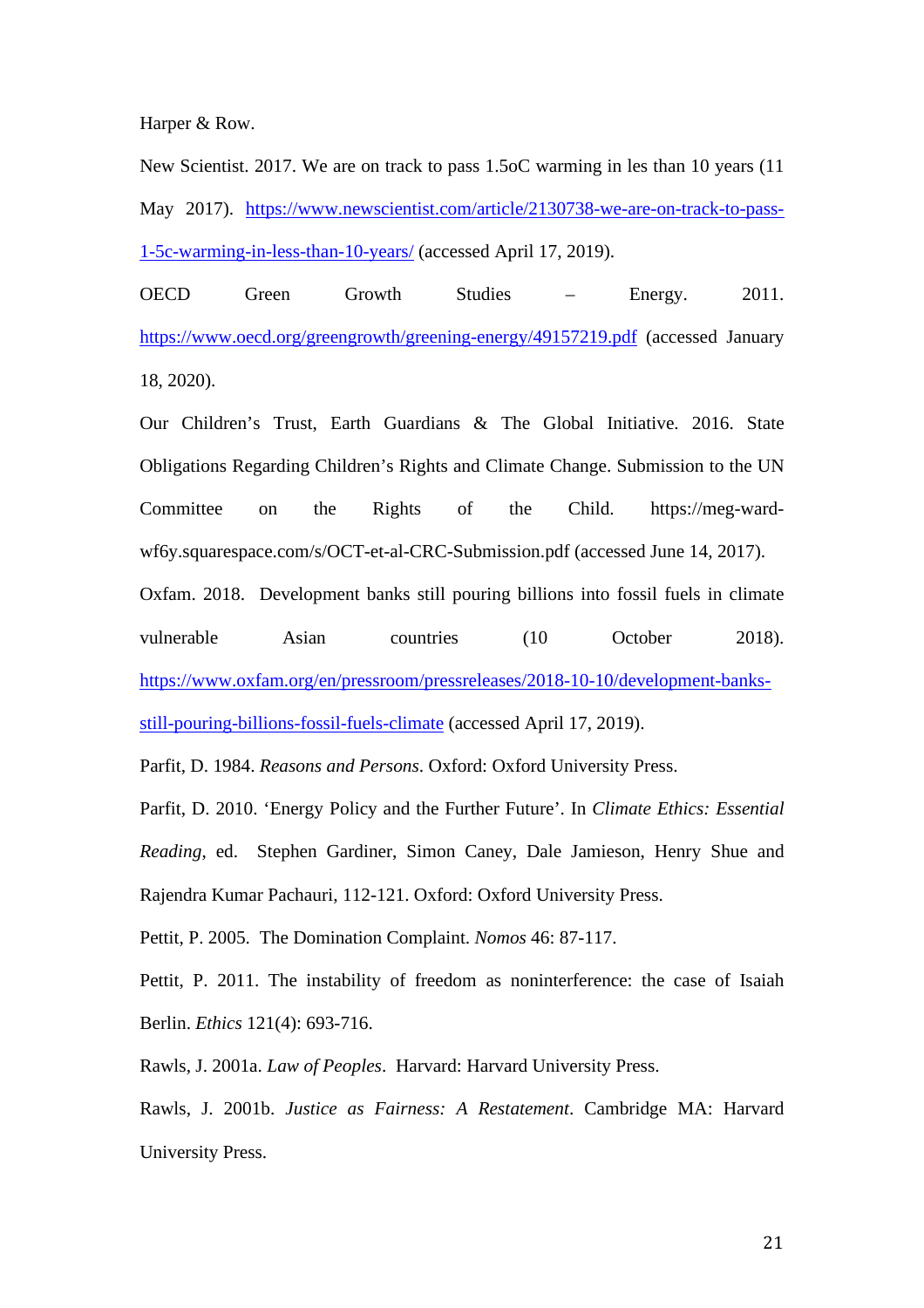Safi, M. 2017. Ganges and Yamuna rivers granted same legal rights as human beings. 21 March. *The Guardian*.

Rosa, H. 2015. *Social Acceleration: A New Theory of Modernity*. New York: Columbia University Press.

Sand, P. H. 2004. Sovereignty Bounded: Public Trusteeship for Common Pool Resources. *Global Environmental Politics 4:* 47-71.

Sassen, S. 2007. Response. *European Journal of Political Theory* 6(4): 431-444.

Scavenius, T. 2016. The Tragedy of the Few. *Res Publica*. 22: 53-65.

Sheffield P.E, Knowlton K, Carr JL, Kinney PL 2011. Modeling of Regional Climate Change Effects on Ground-Level Ozone and Childhood Asthma. *American Journal of Preventative Medicine* 41(3): 251-257.

Short, D. Elliot, J. Norder, K. Lloyd-Davies, E. & Morley, J. 2015. Extreme energy, 'fracking' and human rights: a new field for human rights impact assessments? *International Journal of Human Rights* 19(6): 697-736.

Skillington, T. 2015. Climate justice without Freedom: assessing legal and political responses to climate change and forced migration. *European Journal of Social Theory* 18(3): 288-307.

Skillington, T. 2017*. Climate Justice & Human Rights*. New York: Palgrave.

Skillington, T. 2019. *Climate Change and Intergenerational Justice*. Oxon: Routledge.

Snow, D. A. and R. D. Benford. 1988. Ideology, Frame Resonance, and Participant Mobilization. In *International Social Movement Research: From Structure to Action,* ed. Bert Klandermans, Hanspieter Kriesi, and Sydney Tarrow, 197-218. Greenwich, CT: JAI Press,

Sorokin, Pitirim A. and Merton, Robert K. (1937) Social Time: A Methodological and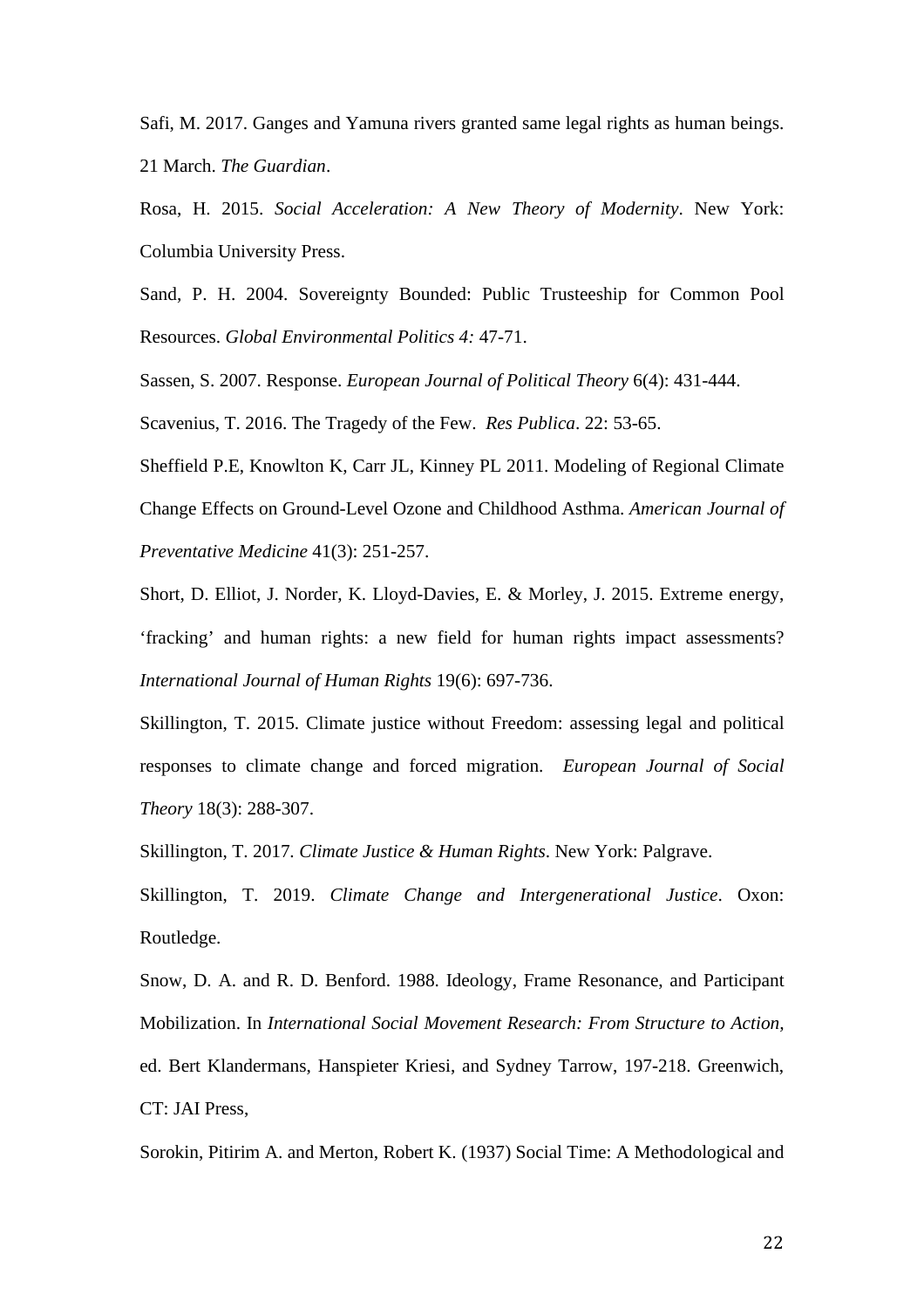Functional Analysis. *American Journal of Sociology* 42(5): 615-629.

Thompson, D. 2010. Representing future generations: Political presentism and democratic trusteeship. *Critical Review of International Social and Political Philosophy* 13 no. 1: 17-37.

Time. 2019. Greta Thunberg: I wouldn't have wasted my time talking to President Trump. December 30, 2019. [https://time.com/5756873/greta-thunberg-president](https://time.com/5756873/greta-thunberg-president-trump/)[trump/](https://time.com/5756873/greta-thunberg-president-trump/) (accessed: 24 January 2020).

United Nations Convention on the Rights of the Child. 1989. <https://www.unicef.org.uk/wp-content/uploads/2010/05/UNCRC> united nations convention on the rights of the child.pdf (accessed April 17, 2019).

UNESCO Declaration on the Responsibilities of Present Generations towards Future Generations. 1997. [http://portal.unesco.org/en/ev.php-](http://portal.unesco.org/en/ev.php-URL_ID=13178&URL_DO=DO_TOPIC&URL_SECTION=201.html)[URL\\_ID=13178&URL\\_DO=DO\\_TOPIC&URL\\_SECTION=201.html.](http://portal.unesco.org/en/ev.php-URL_ID=13178&URL_DO=DO_TOPIC&URL_SECTION=201.html)

(accessed May 13, 2020).

United Nations Environment Programme. 2016. Worldwide Extraction of Materials Triples in Four Decades, Intensifying Climate Change and Air Pollution. [https://www.unenvironment.org/news-and-stories/press-release/worldwide-](https://www.unenvironment.org/news-and-stories/press-release/worldwide-extraction-materials-triples-four-decades-intensifying)

[extraction-materials-triples-four-decades-intensifying](https://www.unenvironment.org/news-and-stories/press-release/worldwide-extraction-materials-triples-four-decades-intensifying) (accessed May 13, 2020).

United Nations Framework Convention on Climate Change. 1992. <https://unfccc.int/resource/docs/convkp/conveng.pdf> (accessed April 17, 2019).

United Nations Convention on Climate Change – Paris Agreement. 2015. [https://ec.europa.eu/clima/policies/international/negotiations/paris\\_en.](https://ec.europa.eu/clima/policies/international/negotiations/paris_en)

(accessed May 13, 2020).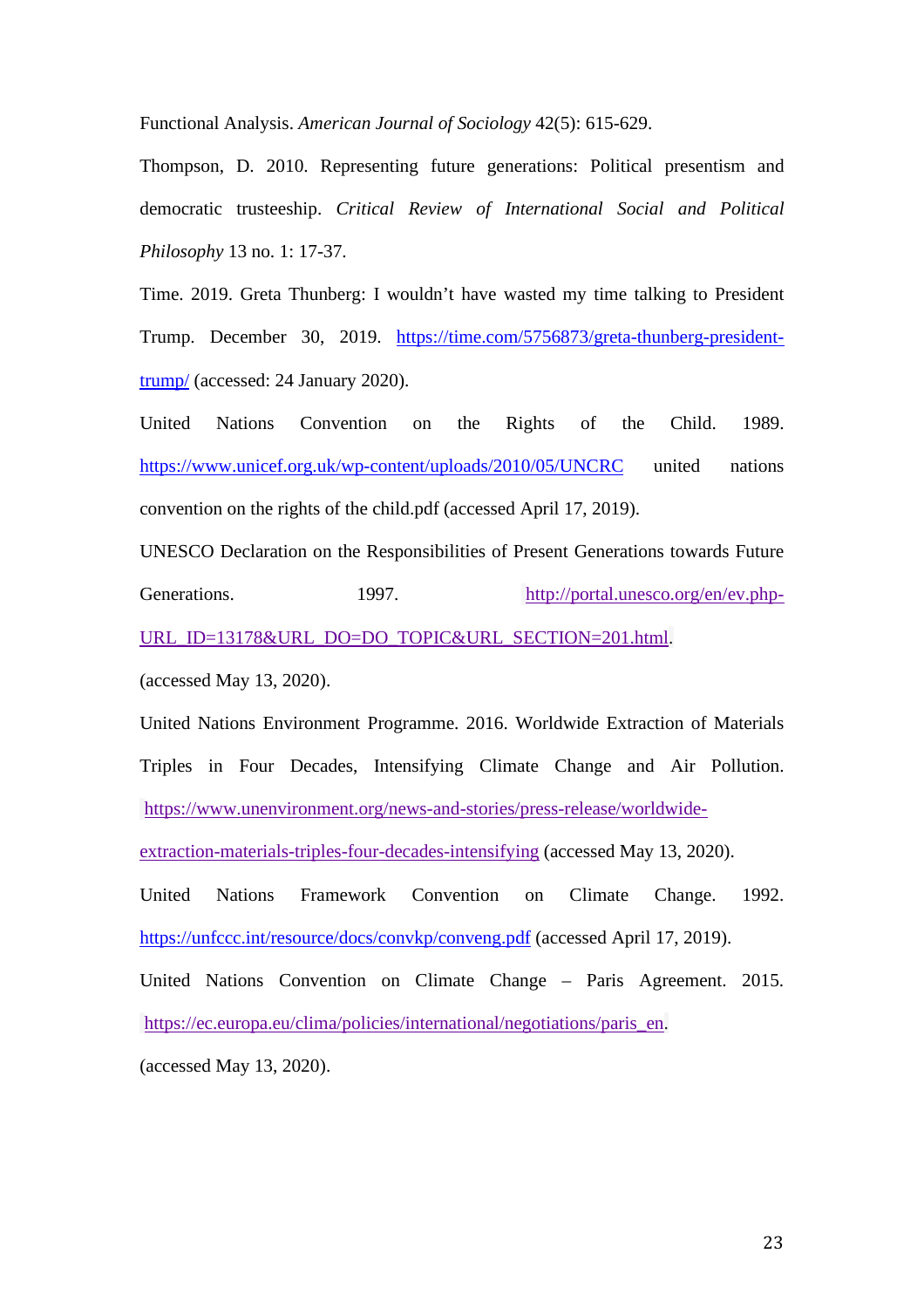United Nations General Assembly. 2013. Intergenerational Solidarity and the Needs of Future Generations. Report of the Secretary-General (August 5, 2013). [https://digitallibrary.un.org/record/756820.](https://digitallibrary.un.org/record/756820)

(accessed May 13, 2020).

UNICEF (2015) Unless We Act Now: The Impact of Climate Change on Children. [www.unicef.org/publications/index\\_86337.html.](http://www.unicef.org/publications/index_86337.html) (accessed April 30, 2017).

UNICEF UK (2013) Climate Change: Children's Challenge. <https://www.unicef.org.uk/publications/climate-change-report-jon-snow-2013/> (accessed June 14, 2017).

U.S Energy Information Administration (EIA) International Energy Outlook (2016) Coal-Energy Information Administration. <https://www.eia.gov/outlooks/ieo/coal.cfm> (accessed May 19, 2017).

Urry, J. 2016. *What is the Future?* Cambridge: Polity Press.

US EPA. 2016. Future of Climate Change. [https://19january2017snapshot.epa.gov/climate-change-science/future-climate](https://19january2017snapshot.epa.gov/climate-change-science/future-climate-change_.html)[change\\_.html](https://19january2017snapshot.epa.gov/climate-change-science/future-climate-change_.html) (accessed April 17, 2019).

Vogel, S. 2012. Alienation and the Commons. In *Ethical Adaptation to Climate Change: Human Virtues of the Future*, ed. A. Thompson, and J. Bendik-Keymer. Massachusetts: The MIT Press.

Waldron, J. 2002. *God, Locke and Equality: Christian Foundations of Locke's Political Thought*. Cambridge: Cambridge University Press.

Weber, M. 1978. *Economy and Society: An Outline of Interpretive Sociology.* Roth, G. and Wittich, C. (eds.). California: University of California Press.

Weizman, E. 2011. *The Least of All Possible Evils: Humanitarian Violence From Arendt to Gaza*. London: Verso.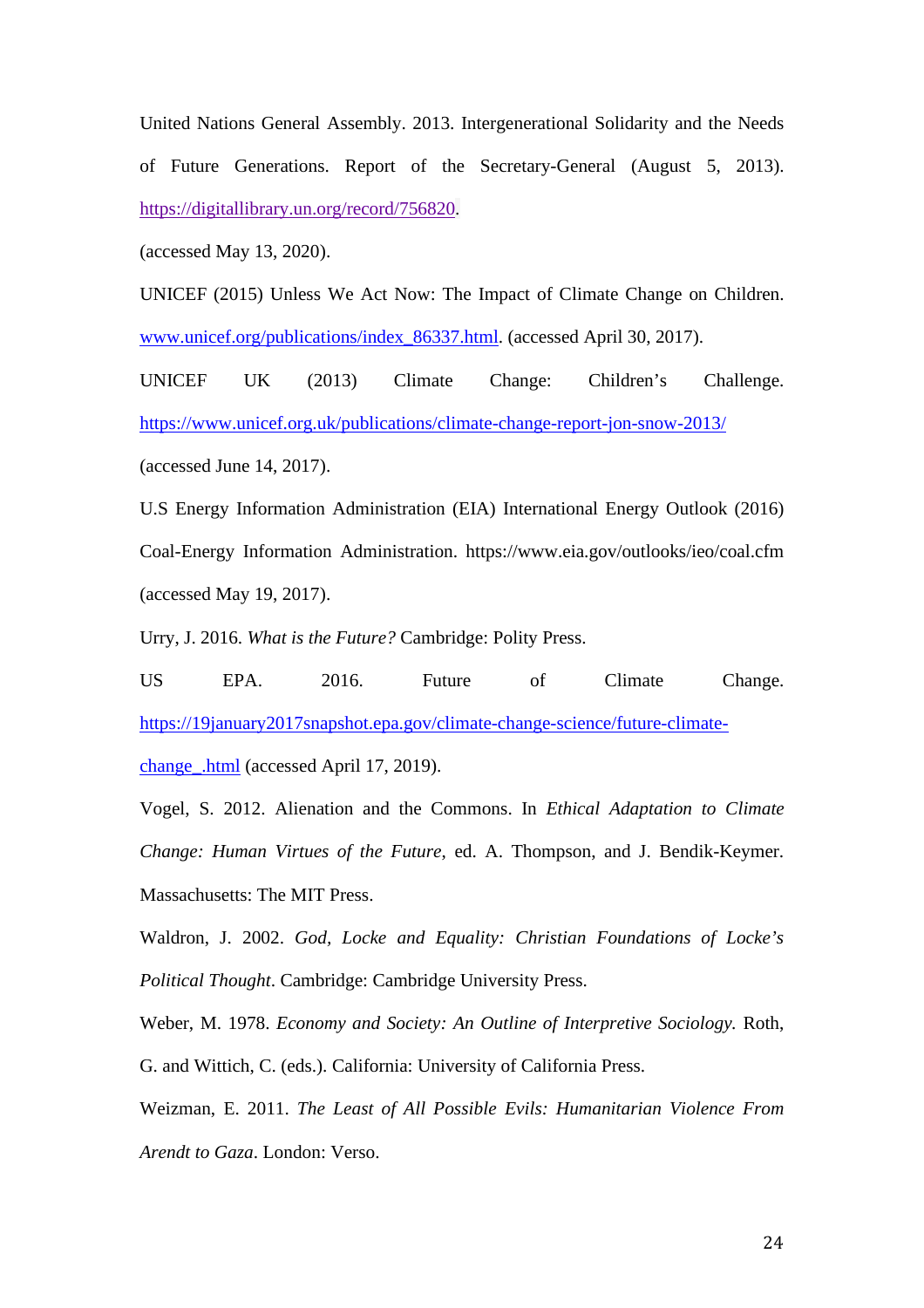Wissenburg, M. An extension of the Rawlsian savings principle to liberal theories of justice in general. *In Fairness and Futurity*, ed. A Dobson. Oxford: Oxford University Press.

Wood, M.C. and Woodward, C. W. 2016. Atmospheric trust litigation and the constitutional right to a healthy climate system: Judicial recognition at last. *Washington Journal of Environmental Law & Policy* 2(2): 634-684.

World Bank. 2013. Thirsty Energy: Summary of the Initiative (2014-18).

[http://pubdocs.worldbank.org/en/778261525092872368/Thirsty-Energy-summary-of](http://pubdocs.worldbank.org/en/778261525092872368/Thirsty-Energy-summary-of-the-initiative.pdf(accessed)[the-initiative.pdf\(accessed](http://pubdocs.worldbank.org/en/778261525092872368/Thirsty-Energy-summary-of-the-initiative.pdf(accessed) January 19, 2020).

World Bank. 2014. Grey Rock – Transforming Natural Gas. [http://www.greyrock.com/wp](http://www.greyrock.com/wp-content/uploads/2014/10/Greyrock_Mini_GTL_WorldBank_Report.pdf) 

[content/uploads/2014/10/Greyrock\\_Mini\\_GTL\\_WorldBank\\_Report.pdf](http://www.greyrock.com/wp-content/uploads/2014/10/Greyrock_Mini_GTL_WorldBank_Report.pdf) (accessed August 19, 2017).

World Energy Council. 2013. World Resources 2013 Survey. [https://www.worldenergy.org/wp-](https://www.worldenergy.org/wp-content/uploads/2013/09/Complete_WER_2013_Survey.pdf)

[content/uploads/2013/09/Complete\\_WER\\_2013\\_Survey.pdf](https://www.worldenergy.org/wp-content/uploads/2013/09/Complete_WER_2013_Survey.pdf) (accessed June 25, 2017).

World Health Organization. 2017. The cost of a polluted environment: 1.7 million child deaths a year, says WHO (March 6, 2017). <http://www.who.int/mediacentre/news/releases/2017/pollution-child-death/en/> (accessed May 17, 2017).

World Health Organization. 2018. 'Air pollution and child health: Prescribing Clean air'. <https://www.who.int/ceh/publications/air-pollution-child-health/en/> (accessed January 19, 2020).

World Resources Forum. 2019. Global resource use – Worldwide patterns of resource

25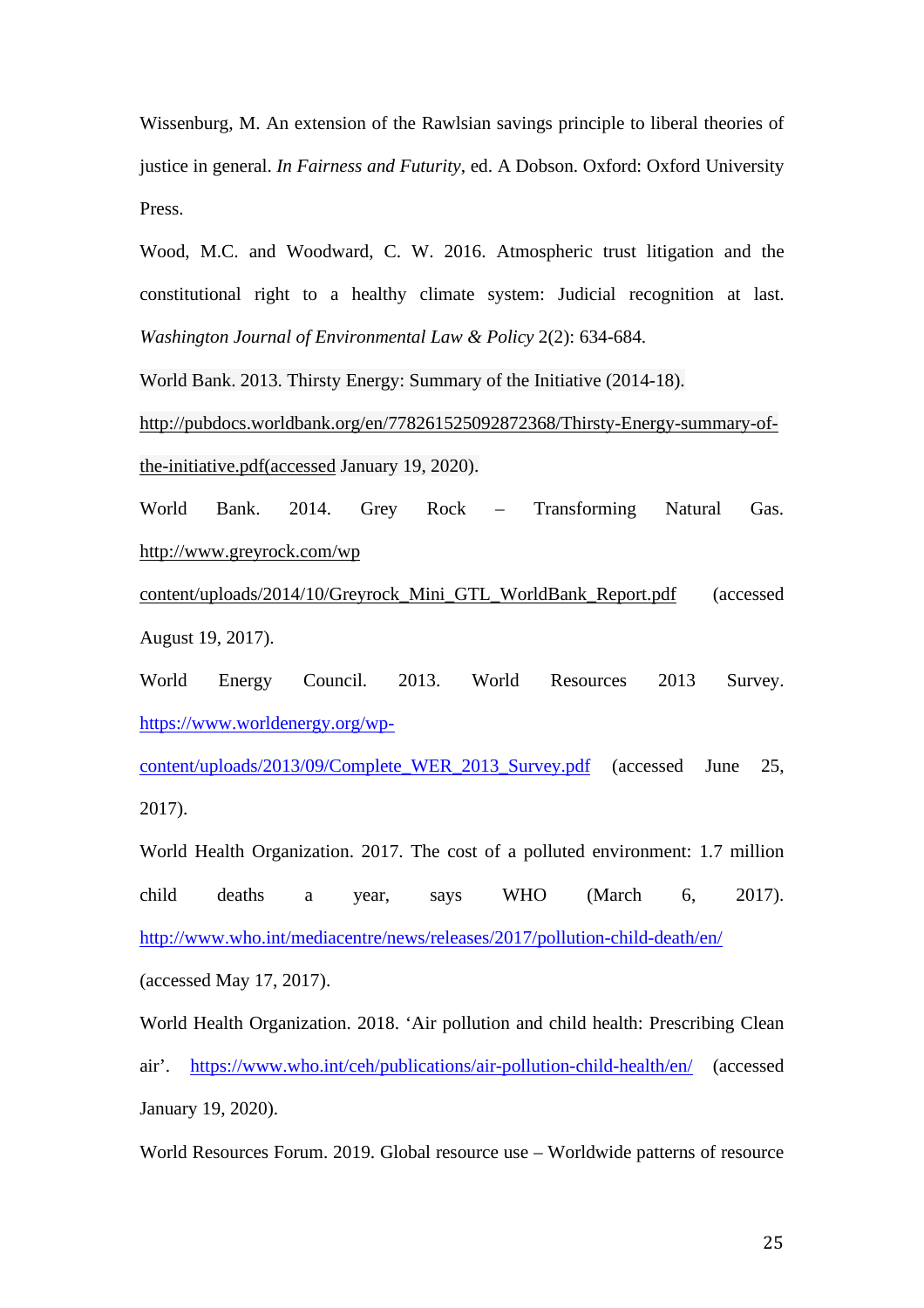extraction,<https://www.wrforum.org/publications-2/publications/> (accessed April 15, 2019).

Wright, P. 2017. Kids sue Alaska government, alleging state isn't taking enough responsibility for climate change. *Weather.com*. [https://weather.com/science/environment/news/2017-11-07-alaska-kids-sue-](https://weather.com/science/environment/news/2017-11-07-alaska-kids-sue-government-governor-climate-change)

[government-governor-climate-change](https://weather.com/science/environment/news/2017-11-07-alaska-kids-sue-government-governor-climate-change) (accessed April 15, 2019).

Youth Strike 4 Climate 2019. <https://www.thebmc.co.uk/youth-strikes-4-climate> (accessed April 17, 2019).

Zhiwei, X. Sheffield, P., Su, Hong, Wang, Xiaoyu, Bi, Yan & Tong, S. 2014. The impact of heat waves on children's health: A systematic review. *International Journal of Biometeorology* 58(2): 239-247.

<span id="page-26-0"></span><sup>i</sup> According to the United Nations Environment Programme-hosted International Resource Panel (2016), the amount of 'primary resources' extracted from the Earth in the last four decades has tripled, with the richest countries consuming, on average, ten times the amount consumed by poorer countries. All indications are this figure will continue to rise steadily in the years ahead as the demand for fossil fuels, wood, metals, minerals, fishery, etc. grows (World Resource Forum 2019).<br>ii See OECD Green Growth Studies – Energy (2011, 3).

<span id="page-26-2"></span><span id="page-26-1"></span>iii As Parfit (2010, 120) argues, 'the Person Affecting Principle (PAP) draws a distinction where in our view, no distinction should be drawn. We may thus conclude that this part of morality, the part concerned with human welfare, cannot be explained in person-affecting terms. Its fundamental principle will not be concerned with whether acts will be good or bad for those people whom they affect. If this is so, many moral theories need to be revised'.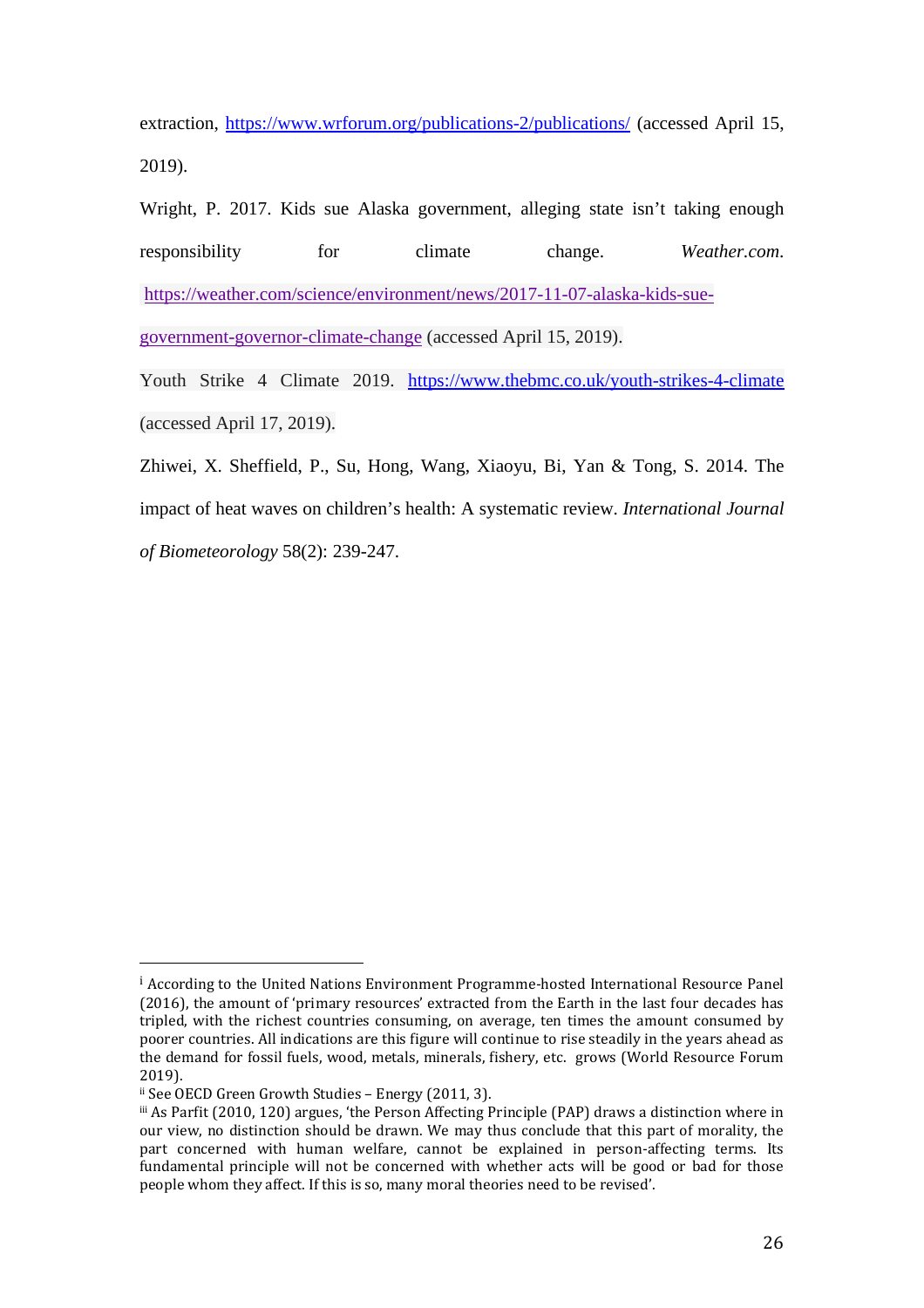<span id="page-27-0"></span>iv Globally, subsidies of fossil fuels stood at \$5.2 trillion (6.5 percent of GDP) in 2017. The largest subsidizers are China (\$1.4 trillion), the United States (\$649 billion), Russia (\$551 billion) and the European Union (\$289 billion) (IMF Working Paper No. 19/89, 2019).

<span id="page-27-1"></span><sup>v</sup> The recommendations of expert bodies, such as those of the Lancet Commission on Health and Climate Change (2015, 1883), are that coal be immediately phased out of the global energy mix in the interests of long-term health and wellbeing.

<span id="page-27-2"></span>vi See, for example, Greta Thunberg, speaking at the UN Climate Action Summit in September 2019, who accused world leaders of having 'stolen my dreams and my childhood with your empty words' and promises of climate change mitigation.

<span id="page-27-3"></span>vii Figures produced by the Energy Information Administration (EIA), see National Geographic 2019.

<span id="page-27-4"></span>viii For further discussion see Skillington (2019, 33-35).

<span id="page-27-5"></span>ix No state peoples willingly integrate polluted or exhausted resource reserves into their collective life plan or see such resource conditions as key to their collective cultural identity. Equally, exhausting precious resource reserves does not serve the long-term interests of citizens (including future generations referenced in most state constitutions) and, therefore, cannot be said to serve an end of justice grounded in the common good.

<span id="page-27-6"></span><sup>x</sup> While all regions eventually will experience the physical effects of deteriorating climate conditions, poorer countries who have contributed least to this problem will suffer its effects the most. Developed countries, with larger, more diversified economies, who historically accumulated their wealth through fossil fuels, will fare better (see Oxfam Ireland 2018).

<span id="page-27-7"></span>xi In *The Logic of Practice* (1992, 110), Bourdieu explains how doxa signals a shared commitment to the 'presuppositions' of 'the game' (ibid., 66), but, ultimately, doxa is 'an act of misrecognition, implying the most absolute form of recognition of the [established] social order' (Bourdieu 1984, 471). In *Pascalian Meditations* (2000, 130–131), Bourdieu further clarifies how doxa defines the socially dominated nature of the natural attitude, the sense of knowing one's place in the world<br>or the order of things.

<span id="page-27-8"></span><sup>xii</sup> The reference to the Preamble of the U.S Constitution (1789) was made by sixteen youths who filed a petition against Argentina, Brazil, France, Germany & Turkey for their failure to control 'internal and cross-border contributions to climate change' and violating the rights of children, under Article 5 of the Third Optional Protocol to the United Nations Convention on the Rights of the Child to the Committee on the Rights of the Child in September 2019.

<span id="page-27-9"></span>xiii See Brown-Weiss 1989, 2; UNESCO Declaration on the Responsibilities of Present Generations Towards Future Generations 1997, Article 2.

<span id="page-27-10"></span>xiv Home to 1.9 billion children, or 85 percent of the world's current youth population, developing regions experience a disproportionate share of the extreme weather conditions attributable to climate change. Children in these regions suffer heavily from heat stress, drought, crop failure and famine as climate conditions continue to deteriorate (see UNICEF 2015, 1, 6, 61), and the risk of climate-linked diseases increases. Rising average temperatures pose a major threat to the health of children on account of their underdeveloped thermoregulatory systems and smaller airways, which make them particularly susceptible to respiratory diseases (Zhiwei Xu 2014). In the urban centers of more developed regions also, the incidence of asthma in children is rising steadily as emissions of nitrogen dioxide and sulfur dioxide, as well as ozone concentrations in the atmosphere grow (Sheffield et al., 2011). Worldwide, 11–14 percent of children aged 5 years and older present asthma symptoms. An estimated 44 percent of these cases are linked to environmental problems, including air pollution, secondhand smoke and indoor pollution (see WHO 2017). Beyond the immediate effects of increased particulate matter on the essential organs of the child, exposure to higher levels of ozone in the long term is also expected to increase the risk of early onset heart disease, stroke and cancer.

<span id="page-27-11"></span>xv See, for instance, US President Trump's recent comments on climate youth activist, Greta Thunberg, Time, December 30, 2019.

<span id="page-27-12"></span>xvi See, for example, Article 6[a] of the United Nations Framework Convention on Climate Change 1992 and Article 12 of the Paris Agreement 2015, as well as their legal right to be heard (e.g., Article 12 of the Convention on the Rights of the Child 1989).

<span id="page-27-13"></span>xvii The Global Coordination Group of the youth-led climate strike. Letter to world leaders (March 1, 2019). Printed in *The Guardian*. See